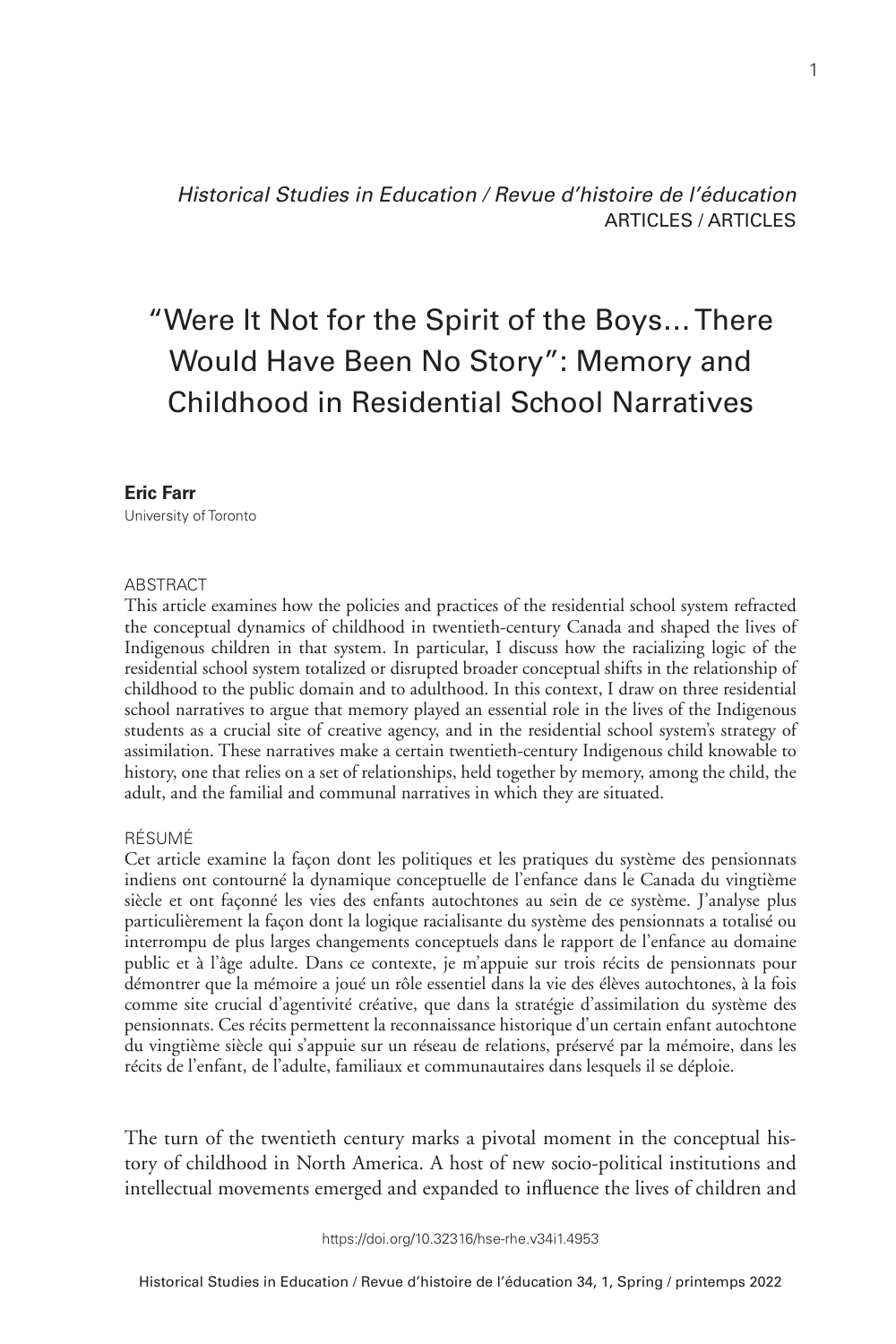mould popular attitudes towards children in significant ways. Child welfare programs and systems of public education developed rapidly to bring unprecedented numbers of youngsters under new modes of state responsibility and supervision. The childcentred educational philosophy of John Dewey and the developmental psychology of Sigmund Freud and Erik Erikson emphasized childhood as a separate stage of life, shaped by distinctive exigencies, interests, and capacities.<sup>1</sup> These institutional and intellectual trends effected two significant transformations, among others, in the prevailing conceptions of children and childhood. First, they redefined the relationship between childhood and adulthood. The period of childhood acquired new definition as a stage of life categorically distinct from adulthood.<sup>2</sup> Second, these twentiethcentury movements reconfigured the child's relationship to the private and public domains of modern life. Traditionally relegated to the domestic domain of parental authority, children increasingly became a matter of public concern.<sup>3</sup> As a growing literature in the history of childhood has demonstrated, the rise of the "modern child" is the rise of the "public child" in the North American imagination.<sup>4</sup>

Yet the particular conditions, characteristics, and protections of childhood's progressively distinct, progressively public status did not apply to all children in the same way. In the glow of growing public interest in society's children, the lives of many Indigenous children were paradoxically publicized and concealed according to a racialized dynamic of modern public childhood that animated the residential school system as an instrument of professedly public interest and nation-building. On the one hand, the students of the residential schools were wards of the state and featured in photograph-filled pamphlets and presentations that trumpeted the system's success in assimilating Indigenous girls and boys into the language, culture, and mores of Canadian settler society. On the other, the reality of what took place within the walls of residential schools was concealed from societal scrutiny.<sup>5</sup> How much more hidden were the interior lives of the children, the invisible happenings of their minds, hearts, and spirits?

Indigenous children and childhood are frequently studied separately from the history of broader social, conceptual, and political developments in Canada. Indeed, significant contributions to the burgeoning literature in the history of Canadian childhood frequently acknowledge this and related omissions, tending to focus primarily on developments in English or French Canada.<sup>6</sup> These studies have been instrumental in providing nuanced and detailed insights into the lives of many Canadian children. Nevertheless, the lives of Indigenous children are an essential component of the history of childhood in twentieth-century Canada. In the 1980s and 1990s, certain scholars began to broaden the study of Canadian childhood by focusing on various dimensions of Indigenous childhood and colonial schooling, including the residential school system.7 This important work has accelerated in the last twenty years. Several recent studies have shed further light on the lives of Indigenous children and sought to situate them in relation to different aspects of the broader historical milieu, including the medical establishment, child welfare and the Sixties Scoop, and the juvenile justice system.<sup>8</sup> This paper seeks to build on these efforts, pursuing a twofold purpose. First, I examine the ways in which the modern social logic of the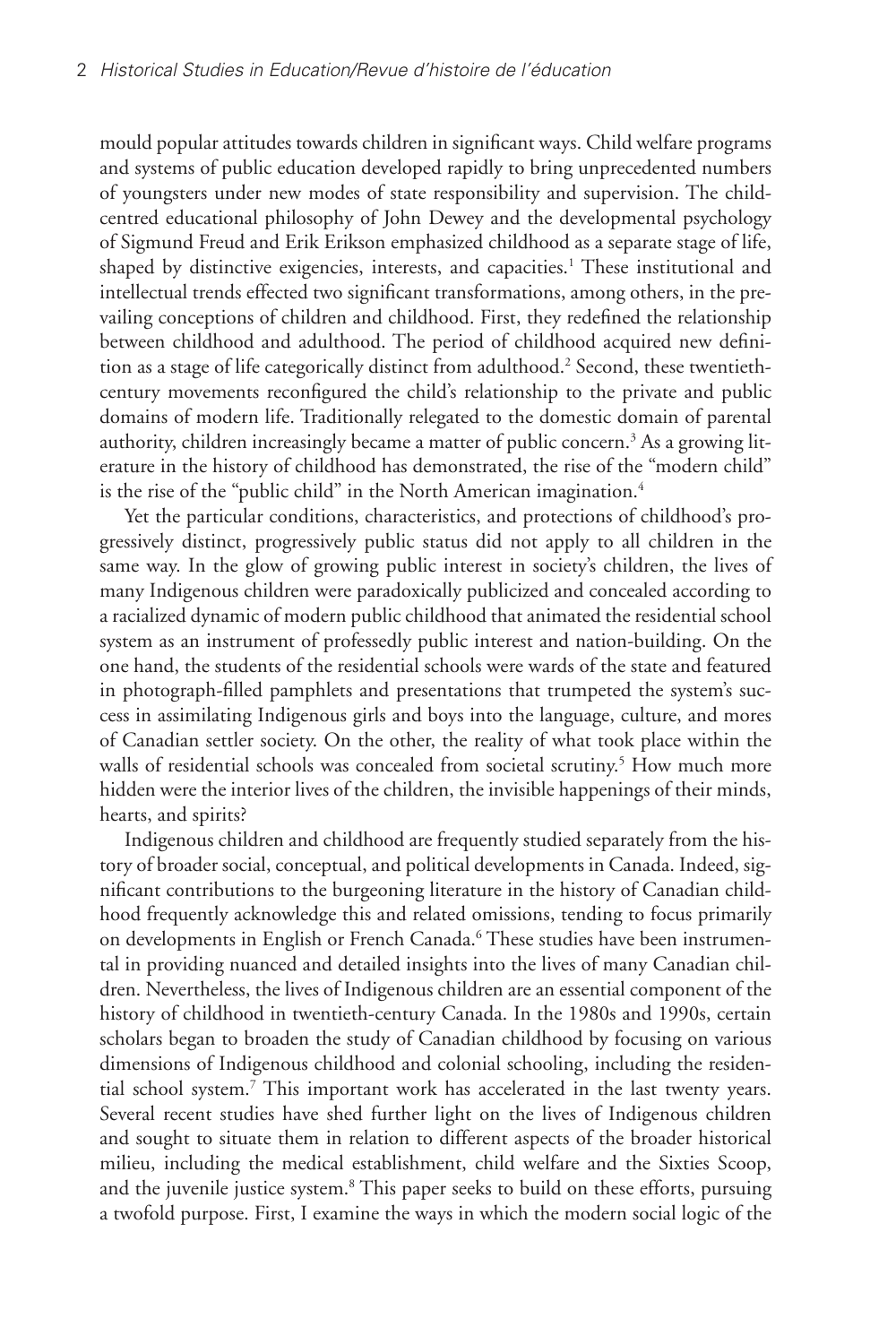public child, refracted through the racializing lens of the residential school system's constitutive policies and practices, shaped the lives of Indigenous children in that system. Second, I explore how the distinctive childhoods of Indigenous boys and girls become knowable and reconstituted through residential school narratives, as acts of public remembering. These narratives shed light on certain internal dimensions of the experience and lives of these children. They provide glimpses into the private life of the public child.

Children tend to leave sparse historical records, posing a particular challenge to historians of childhood. Children are even less likely to leave records that reveal their own thoughts and reflections on the realities they face. For this reason, many histories of childhood are in fact histories of shifting cultural attitudes towards children.<sup>9</sup> This methodological problem becomes even more pronounced when trying to approach the lives of children who, like the Indigenous girls and boys enrolled in residential schools, were marginalized further according to their race, gender, or economic standing. How does an understanding of the modern public child in Canada come to reflect the lives and stories of Indigenous children? Or put another way, how does the Indigenous child of the residential school system speak in history and become knowable to the broader history of childhood?

Despite the methodological obstacles discussed above, children do leave traces of their experiences in the memories of their adult selves. By sifting through the autobiographical fragments of their earlier years, these adult selves create narratives of their lives and can speak for children that can no longer speak for themselves. The "re-membered" child of the remembering adult is always, of course, a subjective construction to some extent, rather than the recovery of an untouched, excavated artifact. And the collection and presentation of memories in a narrative, literary form can grant to life events a coherence that was, at the very least, imperceptible at the time of their occurrence.10 Yet, these constructions can still provide valuable insight into the lives of children, even filtered through the lens of hindsight. Memories recounted by adults, in fact, can sometimes provide the only means for accessing certain kinds of historical information about childhood. As Neil Sutherland has convincingly argued, drawing on childhood memories is unavoidable if historians ever hope "to get 'inside' childhood experiences" and gain insight into the private thoughts and subjective feelings of children from past decades.<sup>11</sup>

The history of childhood has benefited significantly from approaches that analyze the autobiographical memories of adults.12 Sutherland's seminal *Growing Up: Childhood in English Canada from the Great War to the Age of Television*, for example, draws on hundreds of interviews with adults that reflect on the reality of their childhoods in the first half of the twentieth century.13 Moreover, practices of collective remembering have illuminated the history of the residential school system in recent years through, among others things, the survivor testimonies of the Truth and Reconciliation Commission, and the creation of national monuments and community archives.<sup>14</sup> My analysis will build on this growing literature by focusing on residential school narratives—memoirs and autobiographical novels that tell the story of a child's (usually the author's) experience as a student in a residential school.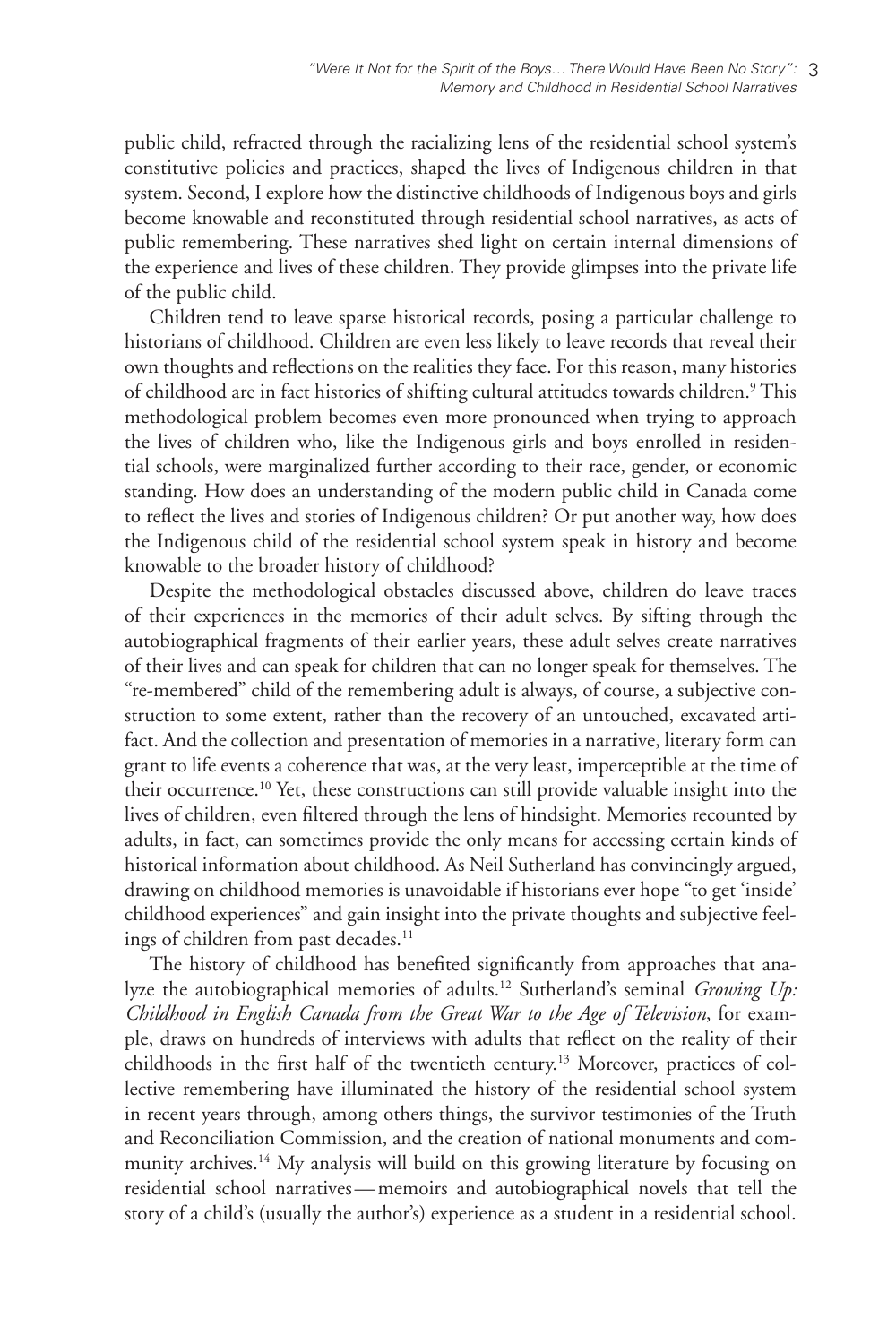Several volumes that compile the recollections of former students,<sup>15</sup> along with memoirs from a recent surge of publications all provide potential narratives for such a study.16 To allow for in-depth analysis, I have chosen to limit my focus to three booklength narratives from different decades and different regions of Canada. *Indian School Days* (1988) is a memoir by Anishinaabe writer, educator, and scholar Basil Johnston. The book tells the story of his years at the St. Peter Claver School for Boys in Spanish, Ontario. *My Name Is Seepeetza* by Shirley Sterling is an autobiographical children's novel based on the author's experience in the 1950s at the Kamloops Indian Residential School in the traditional territory of the Secwepemc people (British Columbia). The novel takes the form of a year of secret journal entries written by the title character Seepeetza, which is Sterling's Nlaka'pamux name. Theodore Fontaine's *Broken Circle: The Dark Legacy of Indian Residential Schools* (2010) is a memoir of the author's ten years at the Fort Alexander Residential School in the territory of the Sagkeeng First Nation (Manitoba).

By engaging with two book-length memoirs and one novel, I have deliberately chosen works that emphasize the narrative, even literary, dimensions of childhood recollections. These two genres are indeed different, as novels are explicitly works of fiction and thus have the licence to invent characters, events, and so on. Yet I follow Sutherland's suggestion that, for the purposes of historical research, there is more generic continuity between autobiographical fiction and memoir than discontinuity, because of their shared concern with the experience of the author and with the artistic merit of the finished product.<sup>17</sup> The continuity is all the more pronounced in cases like Sterling's novel, which strives for historical realism and draws explicit connections between the author and the title character. Despite the methodological challenges that such sources clearly present, this article is primarily concerned with the experiential dimensions of childhood depicted in residential school narratives and does not mine them for details about specific events or historical figures. Some critics might nonetheless argue that the shared literary and narrative quality of these memory texts undermines their historical value, seeing their narrativity as an adult accretion of hindsight on authentic childhood experiences. The relationship between narrative and "the real world" of actual events is an ongoing debate. Whether narrative structure "inheres in the events themselves," as philosopher David Carr has argued, or whether it plays a decisive role in the ongoing "construction of reality," as Jerome Bruner put forward, the assumption that life stories derive their narrativity entirely from the subjective imposition of the one who remembers is a reductive position that dismisses out of hand the phenomenology of the life cycle experience.<sup>18</sup> Moreover, part of the argument I develop in this essay (and discuss most explicitly in the conclusion) is that the preservation and presentation of these memories in story form represents an important feature of the child's experience and agency in the culture of forgetfulness fostered by the residential school system. As Cherokee literary scholar Daniel Heath Justice writes, "our lives are incarnations of the stories we tell, the stories told about us, the stories we inherit."19 The pronounced narrative features of these memories themselves tell us something important about the experiences of the Indigenous children in the residential school system. Narrativity is an inextricable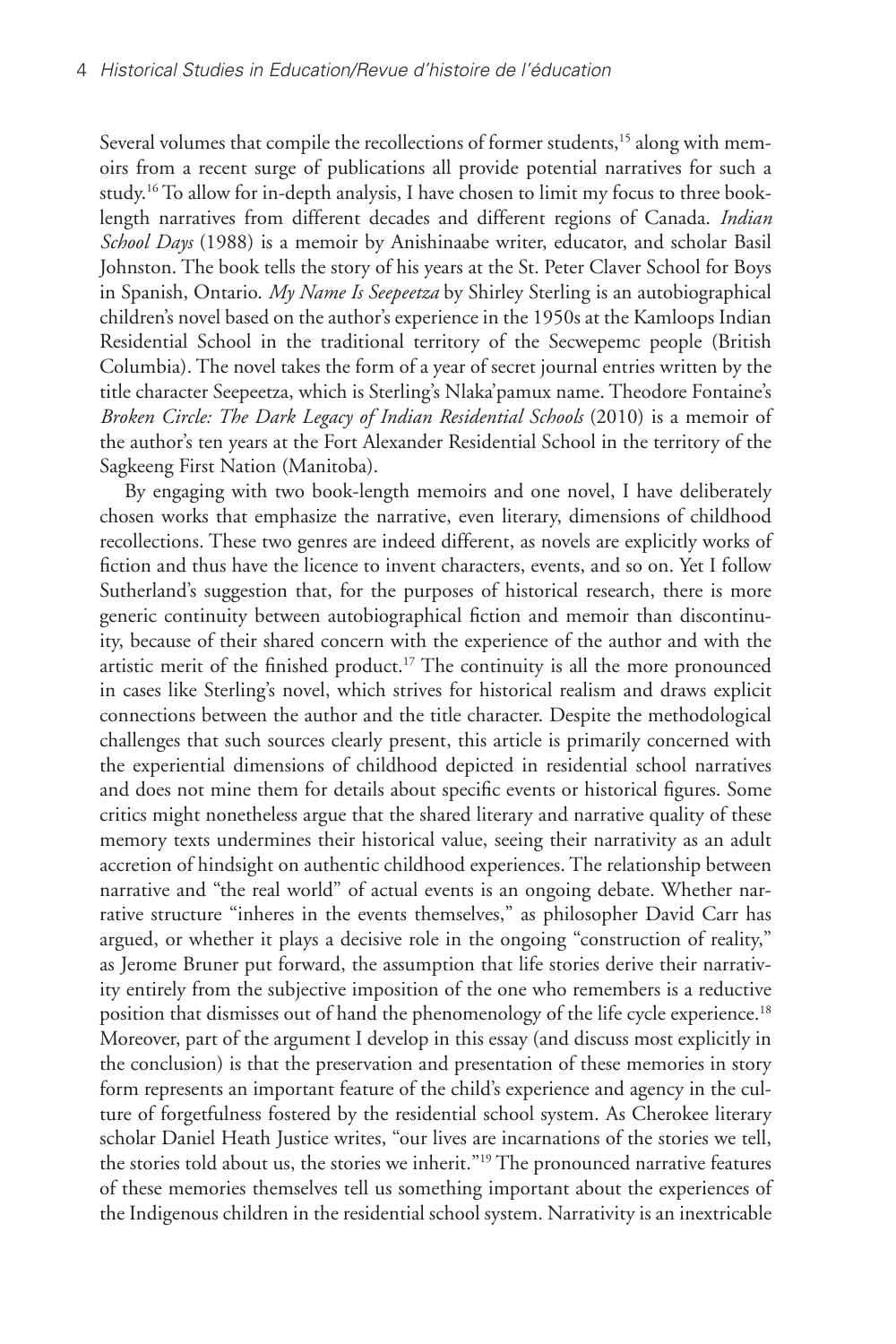part of their experience. The selection of two memoirs and a work of autobiographical fiction thus seeks to draw out and underscore the agentic and narrative dimensions of survivor recollections.20 Nevertheless, the selection of texts published at different periods in relation to the Truth and Reconciliation Commission, as well as belonging to different genres and reflecting distinct stylistic sensibilities seeks to minimize the influence of literary or recollective convention in my analysis and conclusions.

The essay will unfold in two principal parts. In the first section, Racializing the Child, I will provide a brief preliminary analysis of how the policy and public discourse that gave rise to the residential school system viewed certain aspects of the childhood of their Indigenous students, with particular attention given to the racialized blurring of key categories of modern childhood—private and public, and childhood and adulthood. The second section, Remembering the Child, will analyze key passages from the three residential school memory narratives. This analysis will demonstrate the ways in which memory and the act of remembering played an essential role in the residential school's assimilative strategy, in the lives of the Indigenous students and their exercise of agency, and in the ongoing efforts of survivors to recover and rebuild from the harmful effects of the residential school system. These narratives, I will argue, make a certain twentieth-century Indigenous child knowable to history, one who relies on a relationship, held together by memory, between the child, the adult, and the familial and communal narratives in which they are situated.

### **Racializing the Child**

Before delving into the specific dynamics of the remembered children of the residential school narratives under review, I will briefly discuss some of the ways in which the conceptual language of childhood contributed to the vision and consequently the practices of the residential school system. When we examine this language, we can observe how the residential school system relied for its possibility, at least in part, on a radical reconfiguration of both the public and private domains of society, and the life cycle categories of childhood and adulthood. These reconfigurations are especially apparent in the language of racialized childhood employed throughout the government documents that advocated for the residential school system. That is, when we examine the policies and public discourse concerned with the residential school system, we come into contact with a racial trope familiar across numerous colonial contexts, wherein conceptions of childhood and adulthood were applied according to racial and religious categories as much as to stages in the life cycle of an individual.<sup>21</sup> According to this conceptual scheme, Indigenous peoples as a whole were conceived of as unruly children in need of cultivation by the state's benevolent parentage. This racialized "child" could only reach adulthood and maturity through systematic assimilation into Christian civilization and white settler society.

With the passing of the Indian Act in 1876, the Canadian government became legally responsible for providing for the education and integration of Indigenous youth into Euro-Canadian society and made all Indigenous people wards of the state. The growing administrative machinery of the nascent Dominion was indifferent to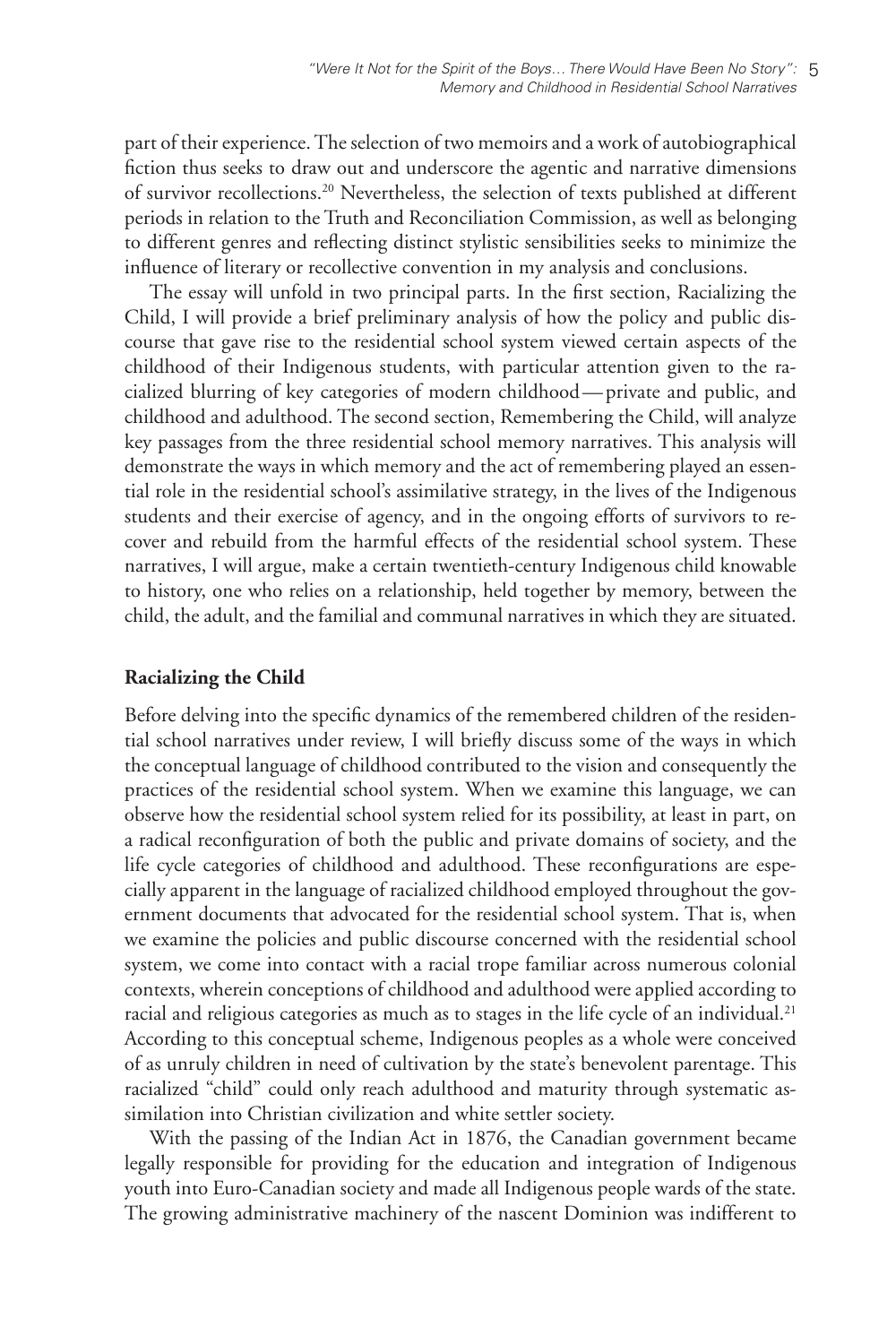the military and economic contributions made by Indigenous peoples to its own political power, so recently won.<sup>22</sup> Observing the shifting socio-political climate, many Indigenous leaders and families advocated schooling for their children, not as a replacement for their own educational and parenting practices, but as an additional preparation for the changing circumstances of a growing state.<sup>23</sup> Policy-makers and civil administrators, for their part, increasingly saw education as a means to assimilate Indigenous people into the "Canadian mainstream," and thus promote their selfsufficiency in an expanding agricultural and commercial economy.<sup>24</sup> Different models of schooling for Indigenous children proliferated in the late nineteenth and early twentieth centuries, including residential schools, day schools, and even integrated public schools.25 These approaches to state-sponsored schooling advanced according to a range of collaborative dynamics with missionary groups and religious organizations and entailed varying degrees of separation between children and parents. In 1879, the "Report on Industrial Schools for Indians and Half-Breeds," also known as the Davin Report, recommended the widespread adoption of the industrial school system.<sup>26</sup> It is arguably the document most closely associated with the standardization and spread of the system of residential schools.<sup>27</sup> In order to justify the mandatory and prolonged separation of children from their parents and the need for industrial education, the report draws heavily on language and imagery related to childhood.

First, the Davin Report reconfigures the child's relationship to the private and public domains of human life. In its opening paragraph, it declares that simply bringing Indigenous children into the school's environment for periods of each day was insufficient to achieve "Indian education's" aim of "aggressive civilization."28 Drawing on the United States's experience with industrial schools, the report states, "it was found that the day school did not work, because the influence of the wigwam was stronger than the influence of the school."<sup>29</sup> The domestic sphere of the home is presented here in a way that marks the private realm as a racialized realm by the use of "wigwam." As such, the school as the public instrument of the state's assimilation policy is set in opposition to the racialized domestic realm of the Indigenous family and community in a competition for influence. It follows that the public must overwhelm, overtake, and ultimately vanquish the racialized private sphere. That is, by advocating for the complete immersion of the Indigenous child in the institutional life of the school, the Davin Report recommends the public institution of the school assume all responsibilities of the family and community to put an end to their influence. With the private absorbed entirely into the public, the school becomes the Indigenous children's new "home,"30 and also assumes the role of surrogate parent, required to provide, as the Davin Report mentions, "the care of the mother."31 State suspicion about the influence of the home in the lives of students was not confined, of course, to policies regarding Indigenous children or residential schooling. For example, Egerton Ryerson, the architect of Ontario's public school system and an influential promoter of boarding schools for Indigenous children, employed the language of parenthood to describe the state's relationship with all the nation's youngsters: "The state, therefore, so far from having nothing to do with children, constitutes their collective parent and is bound to protect them against any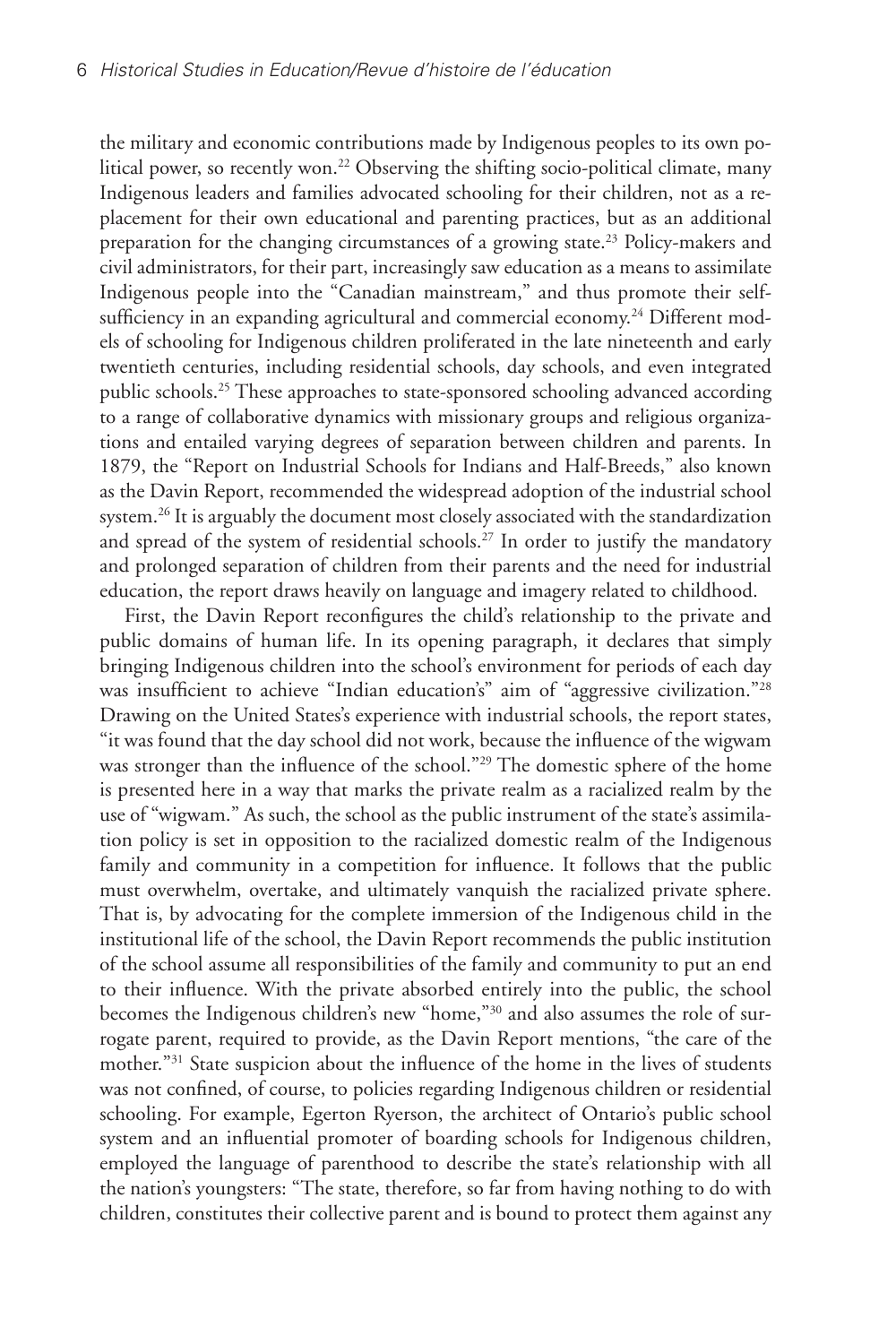unnatural neglect or cruel treatment, on the part of the individual parent to secure to them all that will qualify them to become useful citizens of the State."<sup>32</sup> In juxtaposing the school and the wigwam, the Davin Report demonstrates the racialized, colonial variation and extension of a powerful current in modern thought about education and the public child.

The Davin Report also reconfigures the relationship between the adult and the child as stages of life.

The Indian is sometimes spoken of as a child, but he is very far from being a child. The race is in its childhood.… There is, it is true, in the adult, the helplessness of mind of the child, as well as the practical helplessness; there is, too, the child's want of perspective; but there is little of the child's receptivity; nor is the child's tractableness always found.<sup>33</sup>

In this passage, the report suggests that the adult Indigenous person is not literally a child, but rather Indigenous people as a whole should be conceived of in terms of childhood. It describes the ways in which the metaphor of childhood is apt but limited with respect to the adult Indigenous person. Most importantly, according to the Davin Report, the Indigenous adult shares the child's state of helpless dependency, intellectually and practically. Yet, the attributes of childhood that the adult lacks are those which ensure the growth and development of the child. That is, the adult lacks the teleological qualities of childhood that impel it inexorably towards adulthood. Paradoxically, the adult Indigenous person, according to the Davin Report, is *not* a child only insofar as he or she is *always* a child, lacking the essential quality of childhood that promises its own impermanence.

The model of education that is entailed by this passage then, and which the residential school system enacted, is one in which the Indigenous child is educated so that she or he might enter into maturity, into adulthood, a state which is tantamount to assimilation into white Christian, Canadian society.<sup>34</sup> To do so, the child must shed the qualities of "Indianness." In a remark often attributed to former superintendent of Indian Affairs Duncan Campbell Scott, the schools must "kill the Indian within the child."<sup>35</sup> Because of its association with perpetual childhood, killing the Indian within the child becomes killing the child within the child, leaving nothing but a historyless adult without a childhood past. The residential schools effected, at a discursive level at least, an inversion of the generational divisions that structure the life cycle, rendering the adults into children through a professedly benevolent paternalism, and the children into adults through their potential advance towards absorption into "mature" Euro-Canadian society.

As we shall soon see, one of the ways in which the schools enacted this advance towards a racialized "adulthood" was by fostering a kind of targeted forgetfulness of the Indigenous children's racialized childhood. That is, these children were encouraged to forget those things which, according to the creators and perpetuators of the residential school system, linked them to their indigeneity—their families, their language, their community, their cultural practices, their forms of knowledge. As the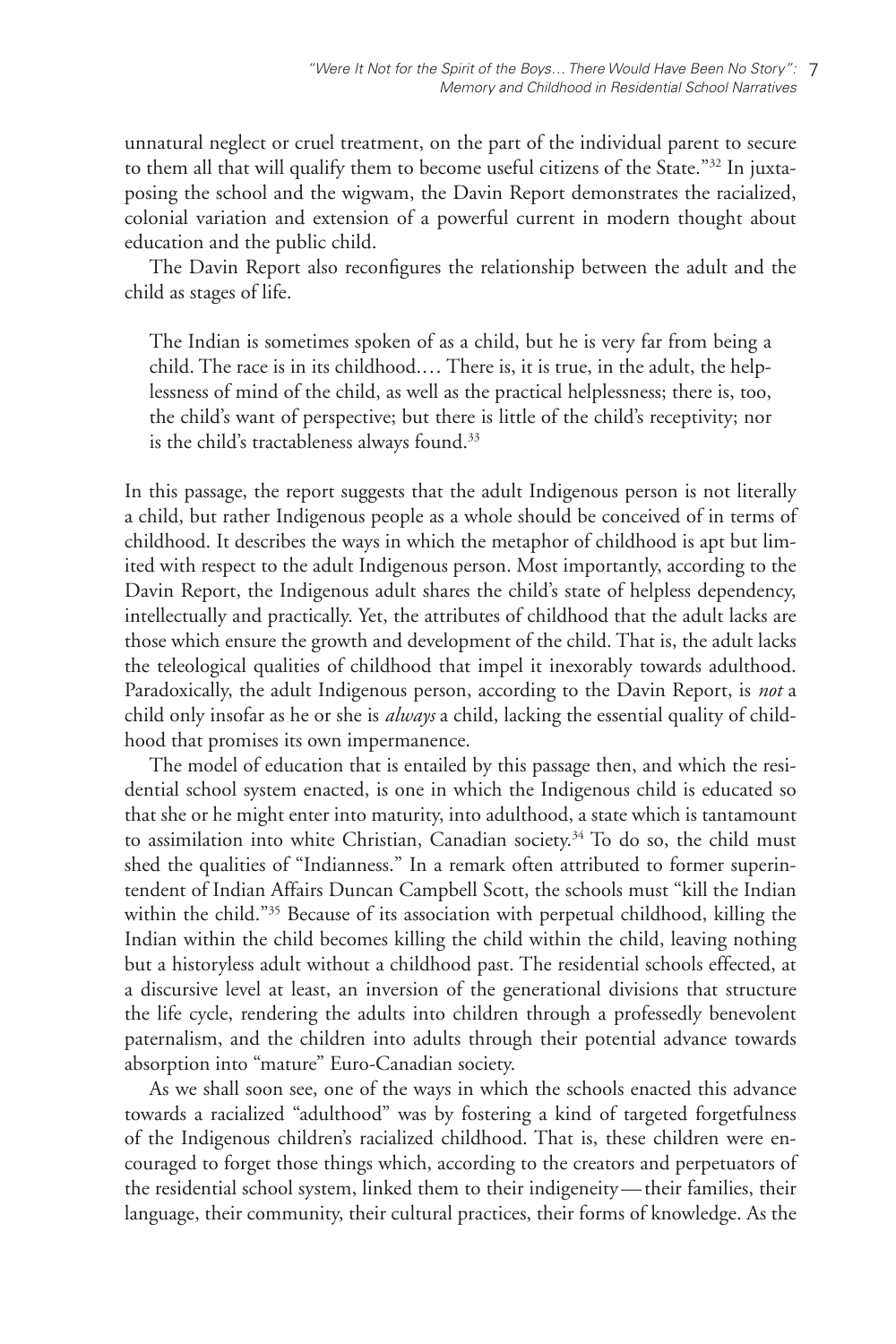deputy superintendent general of Indian Affairs put it in 1889, "Every effort should be directed against anything calculated to keep fresh *in the memories of children* habits and associations which it is one of the main objects of industrial institutions to obliterate."36 Memory is a primary medium of the self, of family, and of culture. And it was against this fundamental human medium that the residential school system in Canada directed many of its attacks. Moreover, the residential school narratives to which we shall shortly turn demonstrate that this enforced forgetfulness did not simply disrupt a racialized conceptual construct of childhood employed by the engineers of the residential school system, but profoundly influenced the lived childhoods of the survivors of that system.

What would it mean to be an adult without the memory or the memories of childhood? How does the "forgotten" child speak to the history that will later speak about her or him? Within the context of a coerced institutional amnesia, the dynamics of memory and remembering assume an important historical role on two levels. First, the child's memory becomes a multifaceted site of creative agency, serving as a space of survival, spiritual resilience, self and familial constitution, healing, and resistance. Second, public and collective remembering becomes a powerful and restorative voice in the making of a history of modern childhood. As the remainder of this essay conveys, these published remembrances of survivors make visible and knowable a twentieth-century child previously hidden, and for whom memory itself served a constant and critical function. The following section will begin by exploring how these narratives recount the remembered childhoods of the narrators and shed light on the elements of modern childhood highlighted above. I will discuss how these narratives portray the residential school's absorption of the private, domestic realm of home, family and community, and the ways memory and the memory narrative itself serves to protect and repair the relationship. I will also analyze the ways in which these narratives demonstrate the school's reconfiguration of the child-adult relationship, and, again, how memory serves to reconstitute the forgotten child and make it knowable to a public audience.

# **Remembering the Child**

#### *The Public and the Private*

Regarding the residential school's overriding of the domestic life of the child, the narratives under analysis provide compelling, first-hand accounts. In his memoir, *Broken Circle: The Dark Legacy of Indian Residential Schools*, Theodore Fontaine reflects on the moment his parents dropped him off at Fort Alexander Residential School and the fundamental transformation it enacted in his life: "From this point on, my life would not be my own. I would no longer be a son with a family structure. I would be parented by people who'd never known the joy of parenthood and in some cases hadn't been parented themselves."<sup>37</sup> In familial language that echoes the vision of the Davin Report, Fontaine describes how the school permanently altered his relationship to the domestic realm, removing him from the family structure in which he had been embedded. The institutional substitutes for his parents had no first-hand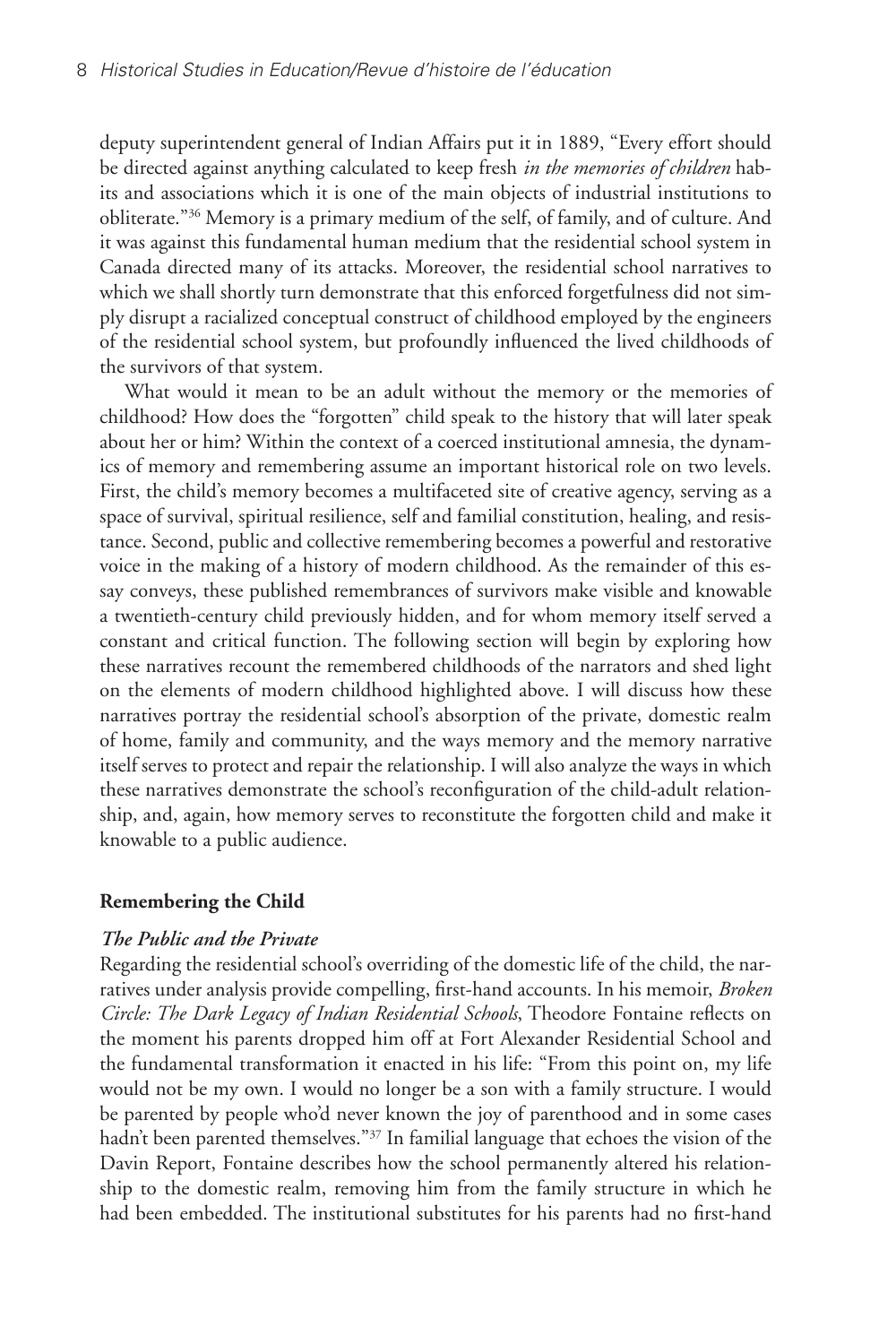knowledge or emotional experience that might make them capable of fulfilling such a parental role. Yet, we might ask, what is it that erects the family structure and maintains its integrity? What sustains the bonds among its members, while allowing, at least to an extent, the residential schools to dismantle it? Such bonds are not sustained by physical proximity alone, nor are they guaranteed by legal protections. While there are certainly numerous ways to answer these questions, the residential school narratives suggest repeatedly the decisive role that memory plays in maintaining, damaging, and repairing the family structure.

In one chapter of his memoir, Fontaine describes his friendship with an Elder, Alfred Mann, who lived near his grandparents.<sup>38</sup> Fontaine recalls how, in the time before his enrolment in the residential school, he would sit on the front porch and chat with Alfred while he smoked his pipe. He notes how later in life he learned that Alfred was not only a friendly Elder, but that they were in fact blood relatives. Neither knew of their familial bond, however, because the generational ties across extended family networks had been severed by immersion in the residential school system. He writes, "Mom had lost her closeness with her father's side of the family; going to school when she was only four or five had completely alienated her from her knowledge of them. I think the church and school destroyed almost completely her memory of her Indian heritage and family."<sup>39</sup> Indeed, such relations require more than mere biological affinity. The family structure hangs, of course, not just on genes, but on the shared stories of family history, in which each member enters as a character at their birth, and which are renewed through their recollection and retelling from generation to generation.

Moreover, this process of renewal can only pass through particular channels, those minds and mouths that carry the memories of a family heritage. For Fontaine, his connection to these narratives, and thus to his family heritage, was his mother, whom his father called *att soo kay quay* or "storyteller woman."40 Fontaine recalls early mornings before residential school when she would tell stories as she made him breakfast.

Through this early-morning togetherness I began to know her family, not fully realizing that it was mine, too. If only I'd known then that it would be impossible to relive these moments after I'd gone to school. Perhaps I'd have paid more attention if I had understood that these history lessons were unique and that only my mom could relate them.… I didn't learn most of this family history because of being isolated at residential school.<sup>41</sup>

The severance effected by the residential system was not simply experienced as a physical separation, but as an alienation from the familial networks through which the self-constitutive stories of family flow.<sup>42</sup>

In this context of institutional insulation from familial relations and narratives, the Indigenous child's own active remembering can become a practice of self-preservation and familial reconstitution, helping to reinforce ties that the residential school's total absorption of the child's domestic life sought to dissolve. Shirley Sterling's children's novel, *My Name Is Seepeetza*, draws heavily on the author's experience at the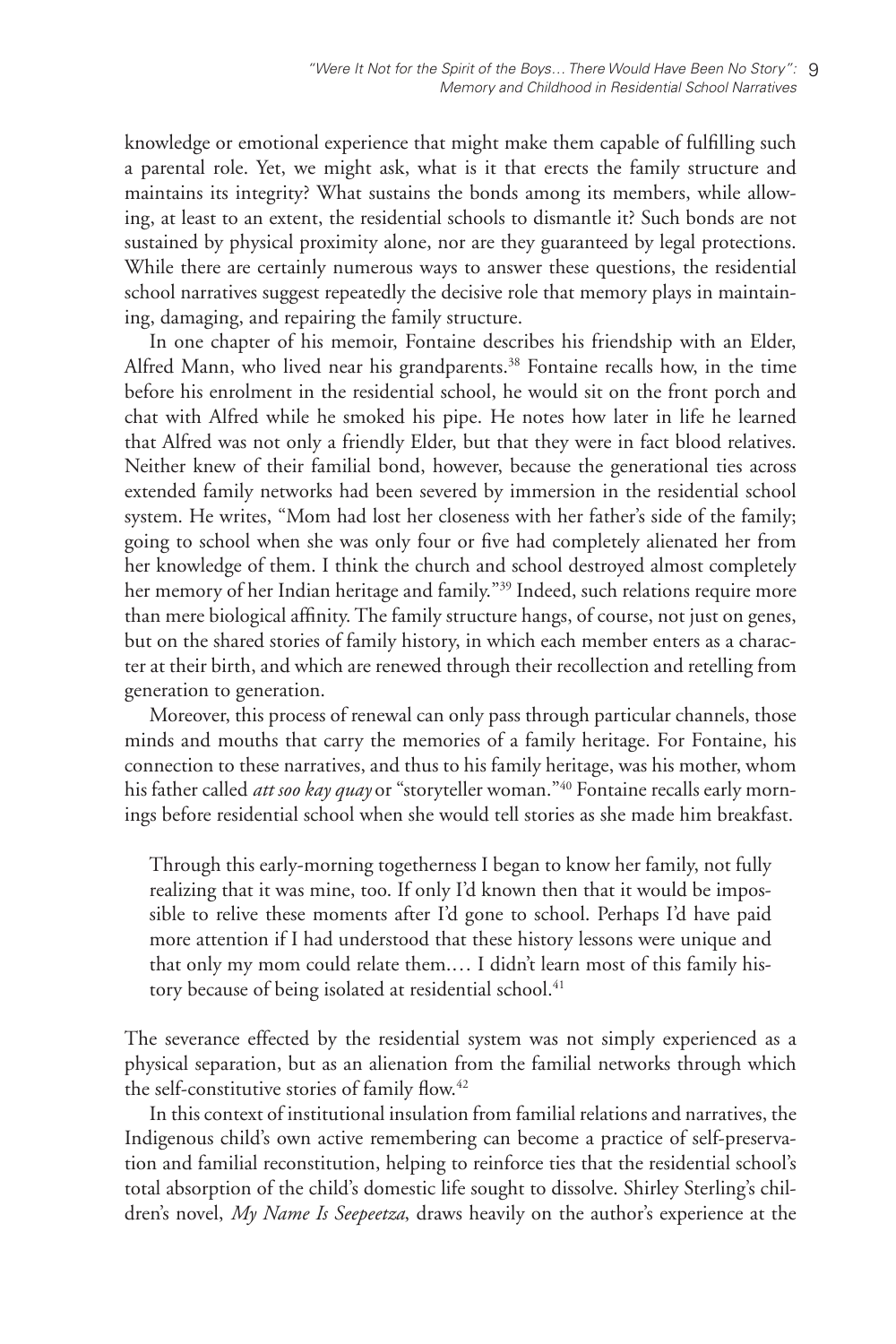Kamloops Indian Residential School.<sup>43</sup> The title character's journal entries, which comprise the novel, go in between two principal settings, drawn in maps at the outset of the book—the residential school where she is enrolled and the Joyaska Ranch where she and her family live. The maps are signed with two different names. The Joyaska Ranch is signed by Seepeetza and the "School Map" is attributed to Martha Stone, the name she is forced to use while at school.<sup>44</sup> Even though Seepeetza relays a roughly equal number of stories about both settings, only twelve of fifty-one entries are written from her home. In the rest of the chapters, she is remembering her home with great longing as she writes from school.

It is clear from her entries that Seepeetza remembers in order to escape the harsh environment of the school she attends and "spend time" with her parents and siblings. This recollective daydreaming often gets her in trouble, she writes, as when one of the school's supervising nuns snaps her out of a daydream and locks her in a broom closet as punishment: "She said, 'Don't let me catch you daydreaming again, you lazy amathon.'45 I can't help it. I can't stop thinking of home. I keep remembering what it's like to go riding horses all summer and help my dad put up the hay."46 On one level, the teachers and administrators trivialize such remembering as a "daydream," a kind of idle fantasizing. They associate it with inactivity and indolence. Yet this internal activity is also dangerous, subverting the assimilative agenda that relies upon the severing of familial ties and that seeks to remove the child from the narrative of her family history, in which she has a name that she recognizes as her own. The residential school system sought to inhibit the flow of memories that connected the children to their Indigenous families and heritage. Punishment of the kind recounted above was one approach to achieving this aim. Although it is internal and invisible, the Indigenous child's remembering is an *act* and an important practice of creative and moral agency. Memory becomes an important power of the child to preserve the familial bonds that the racialized excesses of the logic of modern childhood sought to disintegrate. As the novel's structure suggests, Seepeetza tells the reader that she spends most of her time while at school in such a state of internal retreat and transportive remembering.

The kind of remembrance practised by students like Seepeetza, however, depends on certain conditions for its experience. Namely, accessing these memories of home and family require personal moments of silent contemplation that were largely denied the children of residential schools. The possibility of such moments was undermined by the residential schools through the immersion of the children in various dimensions of the public realm. In a chilling passage from his memoir, *Indian School Days,* Anishinaabe writer Basil Johnston describes the "never-ending surveillance" of the Indigenous student at the residential school, from the moment he woke up until after he had fallen asleep.

The eyes began their surveillance in the morning, watching the washing of hands and faces. The eyes followed all movements in the dressing of the beds; the eyes were transfixed on the backs of worshipers during mass. Throughout the day the eyes traced the motions of hands at table; the eyes glared at the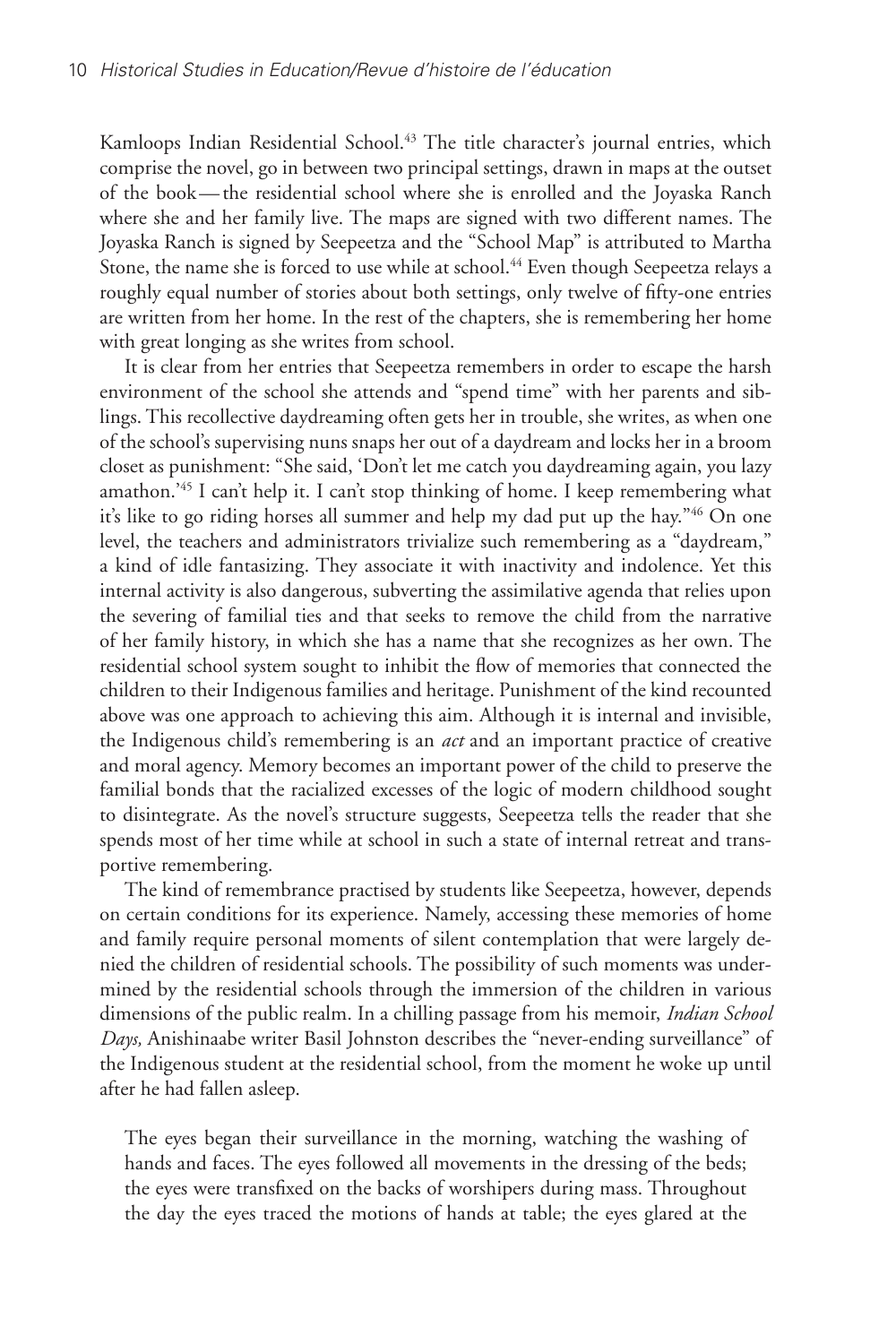figures bent and coiled in work; the eyes tracked the flight of ball and puck and the movement of feet during play; the eyes were trained on the prints of pencil on paper; the eyes censored letters received and letters written. The eyes, like those of the wolf, peered in the dark in watch over still, sleeping forms. The eyes were never at rest.<sup>47</sup>

Following the racialized logic of public childhood, the Indigenous child becomes a prisoner in a kind of a pedagogical panopticon, an object of the school's absolute public oversight and supervision. This constant institutional scrutiny is one of the means by which the residential school system subjected its students to the exhausting glare of the public and blocked access to moments of privacy, wherein the powers of memory and imagination can flourish. The possibility of privacy was further inhibited by fostering an ever-present public of other children and a constant stream of structured activities. Sterling's book expresses this feature of residential school life in a journal entry written by the narrator after contracting chicken pox: "This morning everybody got up and went to Mass, but Sister told me to stay in bed because I still have my spots. It's quiet in the dorm with everybody gone. Usually, the only time in my life when it's quiet is when I am home."48 It is clear from these passages that the principle of public absorption of the private realm effected by the residential school system was not simply reflected in a set of institutional arrangements and the physical separation from parents and the home. Rather, the reconfiguration of public and private seeped into the sensory experience of the child, creating a kind of ambient publicity that discouraged the transportive remembering described by Seepeetza.<sup>49</sup>

Even when the students were able to gain some relief from the ambient publicity of the school day, the cold institutional setting and the prolonged separation from family frequently turned remembering into a painful experience. The pain of remembering is attested to in all three residential school narratives. Johnston describes the quiet scene at the end of each day as the boys of the residential school lay down and tried to sleep.

In the silence and the darkness it was a time for remembrance and reflection. But thoughts of family and home did not yield much comfort and strength; instead such memories as one had served to inflame the feelings of alienation and abandonment and to fan the flames of resentment. Soon the silence was broken by the sobs and whimpers of boys who gave way to misery and sadness, dejection and melancholy, heartache and gloom.<sup>50</sup>

Despite the restorative and constitutive power of remembering, this nightly routine demonstrates how the school's environment gradually turned the students away from their own memories, and created the desire to return to the mental "white noise" of ambient publicity. We might wonder whether the sobs and whimpers in the darkness that then prompted the belittling taunts of older students<sup>51</sup> were in fact issued as a way to stop the silence that invited such distressing memories. In such a context, tactical forgetting becomes a means of survival, a way to distract temporarily from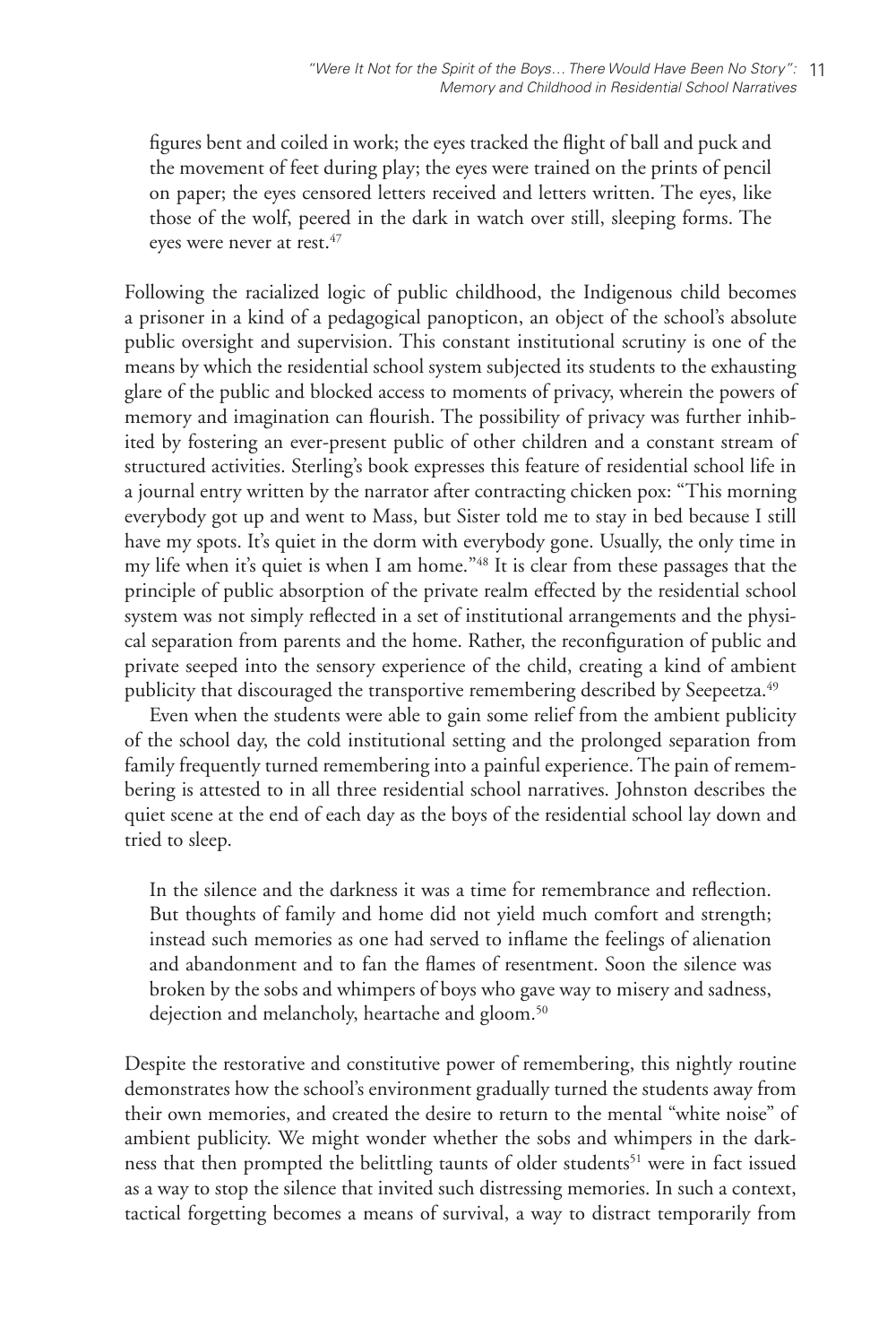the sorrows that surrounded the children. Seepeetza writes in her journal about the distraction provided by the school's dance classes after one of her childhood friends died unexpectedly: "I'm glad now that Sister makes us dancers practise and practise for concerts. It helps me forget about Charlie. I don't even mind when she locks me in the linen room to learn folk dances out of books and teach them to the other dancers.… I just want to keep busy."52 When memory is a wound, distraction and forgetfulness are a welcome salve. It is important to note, however, that this forgetting is a temporary practice of self and communal preservation, as we will soon discuss and as the memory narratives themselves testify.

Given the centrality of memory to community and family relations, it is perhaps not surprising that the children in Johnston's narrative understood the rare occasions when their parents brought them back home from the school as an act of remembrance; and when they had to stay at the school over a holiday period, for example, the boys felt it was because they had been forgotten. For if you live in a public space closed off from memory, can you be remembered by those outside of it? In such a condition, the act of parental remembrance represents a reaching into the Lethe-like space of the school's enforced forgetfulness and restores the substantive experience of familial and communal life. When Johnston is suddenly sent home, he describes his classmates' despondency thus: "And though they laughed and joked, they were very sad, not so much to see me go, but because they were not going home, because no one had remembered them."53 It is significant then that the boys ask Johnston to tell others about them when he returns home: "Just before I left, someone whispered, 'Basil! When you get home tell everybody what it's like here. Tell the other boys never to come here."54 Despite Johnston's desire to completely forget the residential school once he had left, to never return, "not in person, not in memory," the reality of injustice and the ties of friendship with the boys demanded an ongoing act of remembrance. Remembering in this context becomes a moral responsibility, an act of duty towards his friends and "fellow inmates." Indeed, the memoir itself serves as an expression of this responsibility, providing a written testimony to the lives of his unforgotten classmates. In the appendix to *Indian School Days,* Johnston lists the names of all the boys and girls that attended the residential school in Spanish, Ontario. He makes it clear that he has compiled the list from memory, stating "I had no records to work from."55

The foregoing paragraphs discuss the ways in which the residential school system reconfigured the domains of public and private, absorbing the child into an overwhelming public that sought to separate them in body and mind from their parents and community. Since memory plays an important role in protecting and maintaining these ties, the residential school system undermined the child's memory on a variety of fronts to foster a comprehensively public space devoid of private remembering. In this context, the Indigenous child's invisible act of remembering becomes a rich source of creative agency towards self-preservation, familial and communal restoration, and moral responsibility. We can now turn to examine the ways in which the residential school system disrupted and reconfigured the life-cycle categories of childhood and adulthood among its students, and the role that memory plays in this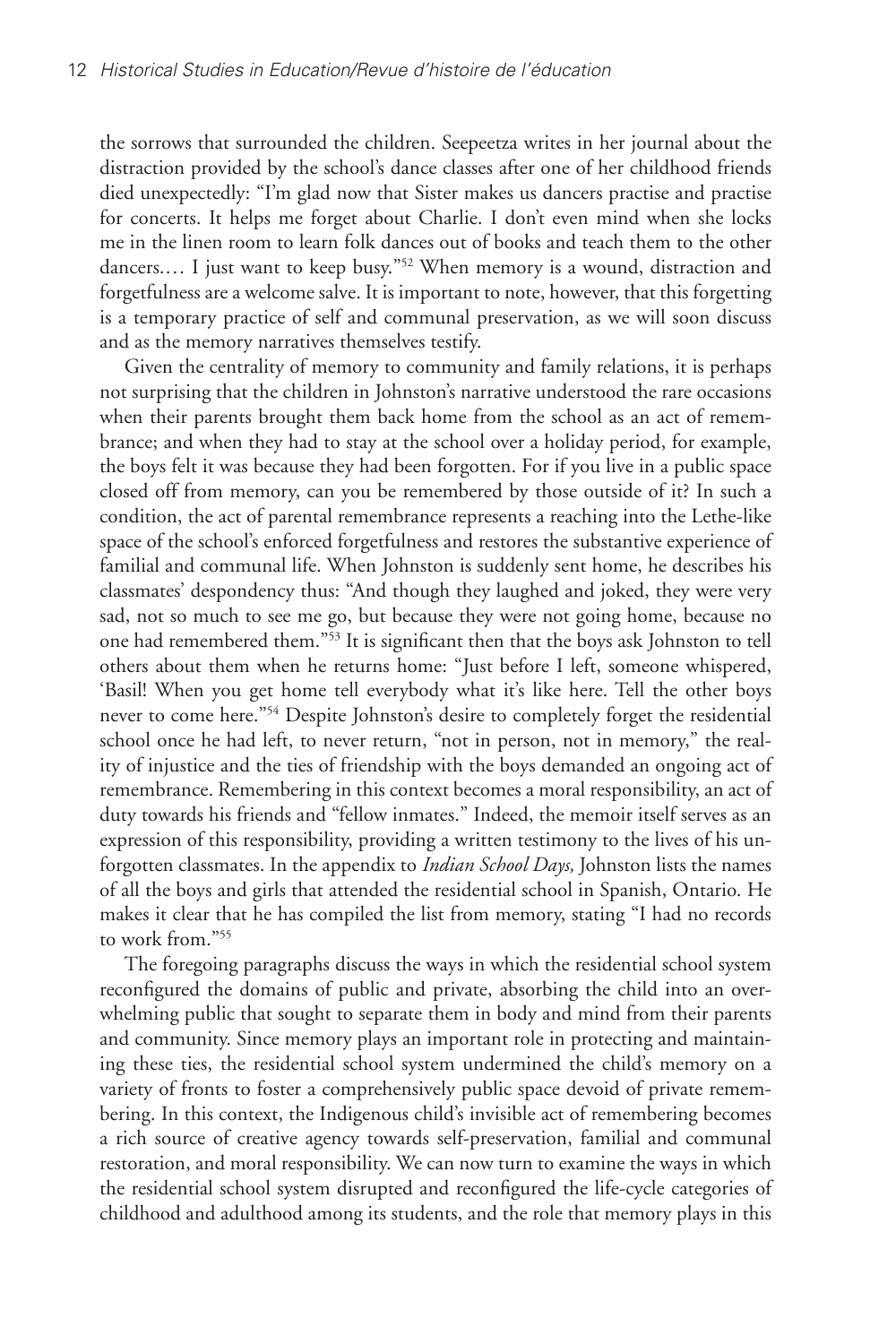disruption and in the child's response to it. Of course, when I refer to the reconfiguration of childhood and adulthood, I am not referring to a literal reconfiguration. Rather, the racialized inversion of the child-adult relationship suggested by the Davin Report informed the residential school system at a conceptual and metaphoric level. The paragraphs that follow explore the ways in which this conceptual blurring impacted the lives of the Indigenous children of the residential school narratives.

### *The Child and the Adult*

Since the architects of the residential school system conceived of the adult Indigenous population in terms of an interminable childhood, that system saw its mission as transforming a generation of actual Indigenous children into Euro-Canadian adults. The boundaries between adulthood and childhood for the Indigenous child in the residential system were thus racialized, blurred, and inverted. One of the ways the residential school system sought to enact this elision of categories was through a culture of manual labour marked as "adult" in various ways.<sup>56</sup> A significant portion of every student's day, and over half the day for adolescents, was dedicated to various kinds of work needed to sustain the operation of the school. This work included tending to livestock, cleaning, plumbing, tailoring, electrical work, and metalwork.57 In Johnston's memoir, we find an especially evocative demonstration of the culture thus created. When the winter was approaching, the boys in the school's tailoring department would prepare coats for the student population. He relates that, as the days became colder, the tailors were still working on preparing the coats and the rest of the boys began to complain: "'When we gonna get coats, anyway? Not til somebody freezes to death or gets sick?'… 'What's the matter with youse guys, anyway? Can't you make them coats an' mitts on time? We got our winter stuff last year 'fore this. What youse guys doin' in the tailor shop anyways... playing?"<sup>58</sup> When the second-hand coats had finally been tailored, and later the hats, they were too big for the boys, since their original wearers were adult soldiers in the Boer War. First, the suggestion that the tailors were simply playing is noteworthy in its use of "play," an all but universal feature of childhood, as a sarcastic taunt. Of course, we do not want to lean on a romanticized notion of a universal play-centred childhood that denies the significant economic role children have played and continue to play in numerous cultures and historical periods.<sup>59</sup> However, this sensitivity should not lead us to ignore the strange "adultness" of a group of child tailors working to provide for the rest of the school's child and adolescent labour force of farmers, electricians, plumbers, and carpenters.<sup>60</sup> The subsequent image of these boys clothed in oversized army apparel imported from a British imperial conflict only serves to reinforce the racialized reconfiguration of childhood and adulthood that the residential schools sought to enact.

Fontaine's *Broken Circle* memoir provides an even more explicit account of this dynamic. In the fall, when the crops that fed the student population were ready for harvest, the boys in grade 4 and older were exempted from class to work in the fields. Fontaine describes his experience as a younger child observing these 10-year-olds at work.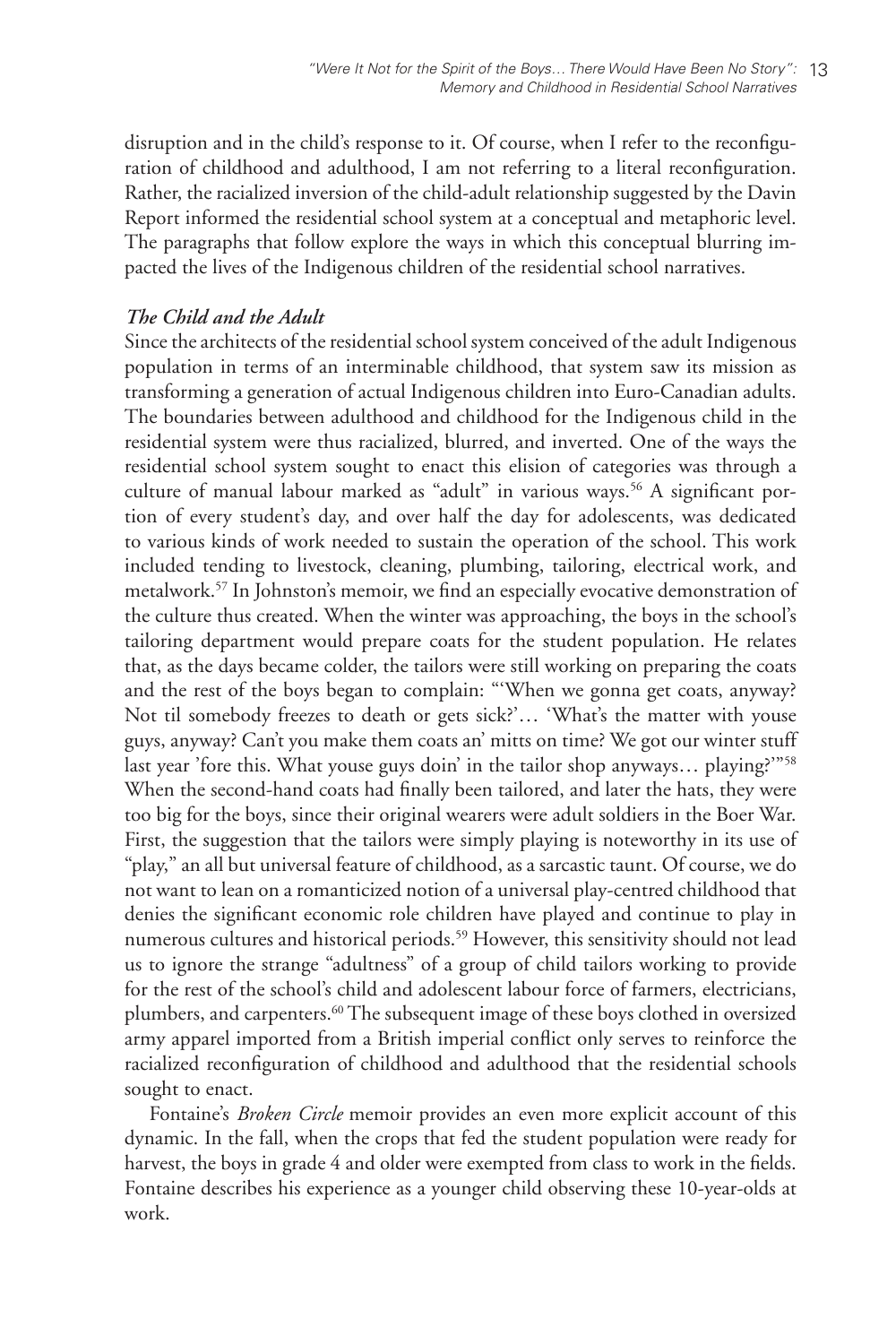I would watch with envy as they wandered out with their bags, pails, hoes and rakes to begin their day-long chores. When they came back to the refectory for the noon meal… we all watched as these "working men" joined us little boys and stood at their designated places at the long tables. Once, as grace was being said by a priest, I envisioned myself standing on that very spot with rumpled overalls, well-worn boots and rough, calloused hands, taking a break from an important chore.<sup>61</sup>

This excerpt clearly conveys the extent to which the nature of the labour demanded of the children at the residential school turned them from "little boys" into "working men." Moreover, the adult transformation that the day-long labour brought into effect was incentivized through the exemption from regular class activities. This performance of adulthood became an object of envy and the acceleration through childhood became an aspiration. And while the harvest represented in some ways an annual break from the regular routine, Fontaine nonetheless makes it clear that the everyday work of the residential school student operated according to a similar logic: "Jobs normally done by school employees, like piling wood in the furnace room for hours at a time in the winter and on cold days, ensuring that the furnaces were full of fresh wood, and sweeping and washing dormitories, playrooms and washrooms were all part of our 'education' at school."62 Indeed, the schools sought to turn these children into tradesmen, thrusting them into the real labour of ensuring the institution's self-sufficiency.<sup>63</sup> Alongside the immediate entry into markedly adult forms of work, other features of life typically reserved for adulthood, including the normalization of grief at the frequent death of peers,<sup>64</sup> were imposed upon the Indigenous students at an institutional level by the conditions prevalent in the residential system. The growth and maturation of the child was upset, and they were impelled to perform a racialized adulthood. Given these dynamics, it is not surprising that many of these authors discuss their childhood as something lost in need of recovery. As Sterling writes in the opening dedication of her novel, "To all those who went to the residential schools… May you laugh and find your child again."65

The distinction between childhood and adulthood in modernity, however, is not simply marked by different kinds of activity. Even though it is the authors themselves who describe their childhood experience in ways that emphasize the elision of childhood and adulthood, we should still be wary of generalized conceptions of life-cycle categories that rely on a dichotomous relationship between play and work and that stem from particular cultural and historical locations. The residential school system disrupted the relationship between childhood and adulthood not simply by effecting the students' rapid immersion into certain forms of adult activity. Associating the Indigenous culture of their parents and ancestors with a permanent childhood, the schools aimed to kill the racialized "child" within the child by inhibiting the practices of remembering that tied her or him to home and history. The schools aimed to create a kind of "newborn" adult without the memory or memories of childhood.

To return to a question posed earlier in a somewhat modified form, what does it mean to be without the memory or the memories of childhood? On the one hand,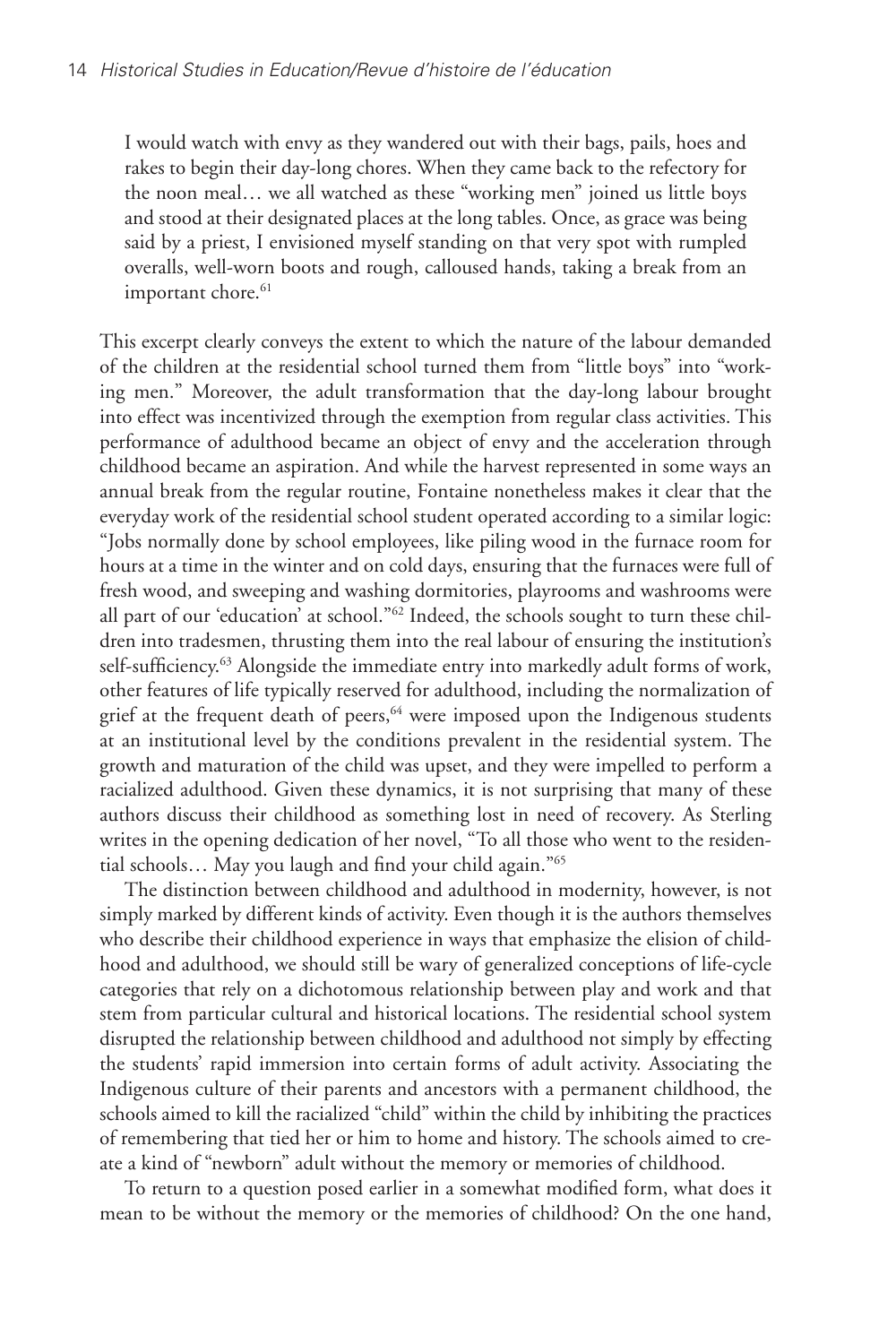newness or natality, as Hannah Arendt has put it, is an inherent, defining characteristic of childhood that orients children more significantly to the future than the past, and ought to shape the nature of any educational process.<sup>66</sup> Yet, the movement from childhood to adulthood cannot be strictly future-oriented, requiring the gradual building of self-constitutive memories and, as we have already seen, the participation in a network of familial and/or communal narratives. Indeed, childhood's advance towards adulthood requires not only futurity, but also history; memory in addition to expectation. To quote the provocative Ciceronian maxim, "To be ignorant of the past is to remain a child." Or, as Arendt discussed in her essay on the American "Crisis in Education," children need to be educated into the old world as it is, and not simply into a new world of revolutionary change.<sup>67</sup>

In this context, we can examine how the residential school narratives speak to the ways in which the childhood-adulthood relationship was not only disrupted by stopping the flow of memories of family, but by creating a culture of active forgetfulness. We have already touched on how the scrupulously regimented schedule of a residential school day filled with religious exercises, classes, and manual labour served to distract from painful memories of loss and separation.<sup>68</sup> Beyond this power of distraction, the extent to which the day was routinized and scheduled down to the minute enacted a transformation in the students' very conception and experience of the passage of time. While all three books under examination dedicate space to cataloguing the daily schedule at the residential school, the temporal dynamics thus created is most evocatively described in Johnston's *Indian School Days.* He spends his entire fourth chapter ("A Day in the Life of Spanish") breaking down the daily timetable, with (almost) each new element of the schedule introduced with the "Clang! Clang! Clang!" of the school bell.<sup>69</sup> At the end of the chapter, right before laying the daily schedule out in the form of a timetable, Johnston explains,

Though some days were eventful and were memorable for some reason, most passed by as the seconds, the minutes and the hours mark the passage of time, in work, study, prayer and proper play. Were it not for the spirit of the boys, every day would have passed according to plan and schedule, and there would have been no story.<sup>70</sup>

This excerpt prompts a series of observations. First, Johnston describes a kind of bureaucratic, calendrical, "empty time,"<sup>71</sup> in which one day was indistinguishable from another and progress was marked according to the passing of particular temporal markers (that is, minutes, hours, class periods, semesters) rather than the lived substantive experience of any particular moment. In this way, the residential school not only submerged the child in an overwhelming glare of ambient publicity that inhibited the recollection of life before the residential school, it also promoted a routinized monotony that, on its own, hampered the formation of new memories and narratives by which one could make sense of the experience and make sense of oneself within it. Since it is such narratives and memories that build towards a coherent life and secure the connections between one's experience as a child and as an adult, the insulation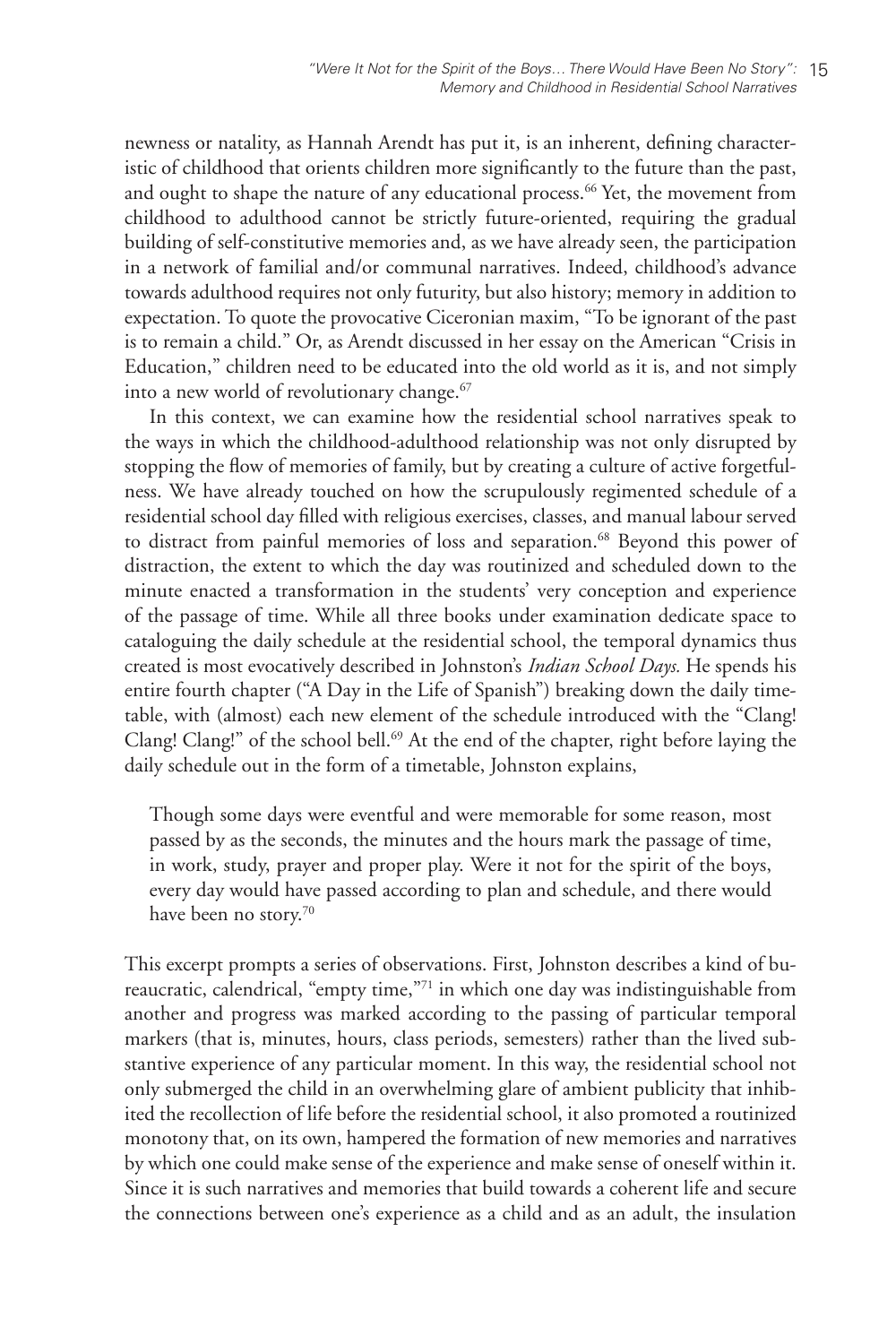of the Indigenous child within a space protected from memory access and formation served to distort further the relationship between childhood and adulthood.

 Yet, despite this culture of active forgetfulness, the Indigenous children did indeed form memories, enough, as we can see, to fill numerous memoirs. Johnston attributes this outcome to the resilient "spirit" of his classmates that breaks into the ordinary passage of the institution's timetable temporality and creates the possibility for remembering, storytelling, and growth. Moreover, this spirit is explicitly marked as belonging to childhood through the use of the diminutive "boys." That is, there is something about this spirit that is peculiar to the life stage of these children, that is specific to their "childness." The authors convey this spirit in the episodes of their narratives, and through the girls and boys who are their principal protagonists. In an environment marked by cruelty and oppression, this spirit manifests itself in an almost ecstatic mischievousness directed towards the priests, nuns, and administrators of the school;72 an acute sense of the injustice that defined their life and that erupted in scenes of enraged indignation<sup>73</sup> on the one hand and serenely peaceful defiance<sup>74</sup> on the other; a resilient hope and courage that eagerly sought out opportunities to create justice, $75$  to escape, $76$  and to find quiet moments of relief and relative freedom;77 an independence and sense of initiative in carrying out or strategically avoiding certain tasks;78 an abiding love and longing for home and family;79 and a solidarity and friendship among classmates.<sup>80</sup> These qualities of the Indigenous children and the memories they created are a further expression of their creative, spiritual agency. Moreover, such qualities have the power to preserve these children in memory and history, causing them to emerge as a distinct voice in the silence of the past.

Fontaine's memoir provides another significant example of the ways in which the residential school system and its various attacks on the memory of the Indigenous child blurred and distorted the relationship between childhood and adulthood.

Memories of happy times surfaced a lot in my first year at school, particularly at night and in the dark. Eventually they came less and less often—perhaps mercifully… and later I thought perhaps they were only a dream.… Fortunately, my healing journey has enabled me to treasure these remembered moments, and I have smiled, laughed and, yes, cried about them. I think Mom and Dad, and my departed siblings, smile down at me as I become more and more the spirited, carefree boy I was.<sup>81</sup>

In this passage, we can see how the environment of the residential school system has the effect of gradually wearing away the memories of family and home that preceded entry into the school. In fact, the memory-less empty time of the school is so erosive that Fontaine questions whether they ever even happened except in a dream. The memories cease to be conceivable as memories in a state of alienation from the relationships that gave rise to them and in the memory-less empty time of the residential school. It should not surprise us then that Fontaine, forcefully separated from the knowledge of his heritage, reflects at numerous points on how the trauma of his residential school experiences left him for many years feeling as if he were "emotionally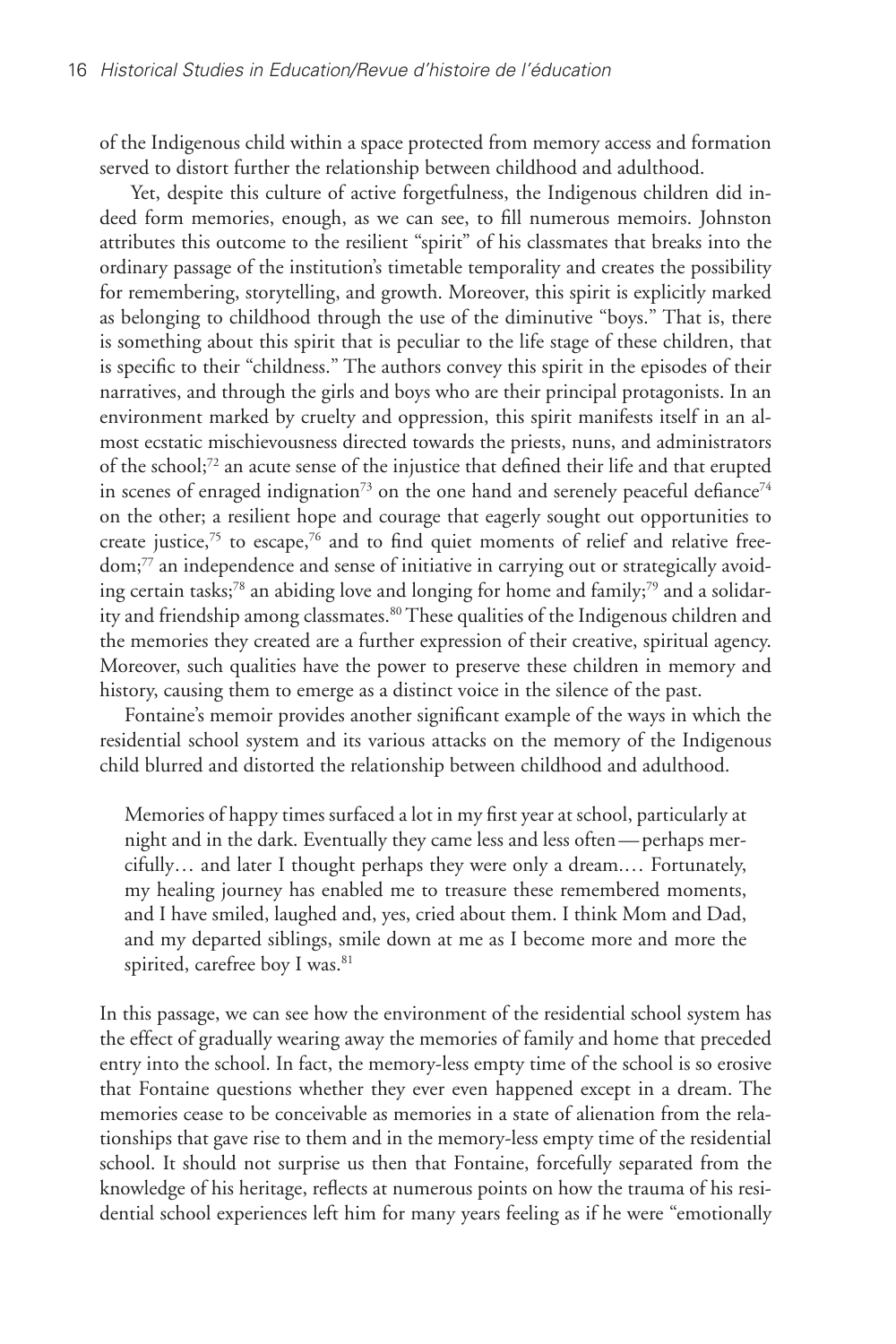and psychologically" the same age as when he had entered the residential system.<sup>82</sup> By removing the child from the memories of childhood and cultivating a culture of forgetfulness, the residential school sought to deny the Indigenous students their childhood while at the same time prolonging the experience of it through the trauma it inflicted. Yet, as the passage above relates and the memoir itself signals, Fontaine describes the gradual recovery of these memories since exiting the school, allowing for a healing process such that the child Fontaine once was has also been recovered and incorporated into his adult life.

# **Conclusion**

After analyzing how a set of residential school narratives depict the residential system's deployment of some of the emerging conceptual dynamics of childhood in the twentieth century, we have come to see, among other things, the crucial role that memory played in the advancement of that system's assimilative agenda as a primary object of attack, in the recovery and reconstitution of self by its survivors, and in the very concept of childhood itself. Informed by this analysis, we might, by way of conclusion, ask a series of questions. What happens when these private, restorative remembrances are written out as a book-length story and published as an autobiographical novel or a memoir? How does this act of public, narrative remembering affect the child's (now an adult) relationship to the domestic sphere of family and community eroded by the residential school's culture of forgetfulness? And how does it make knowable to its audience a modern, public child that is frequently absent from the dominant narratives of twentieth-century childhood?

"Were it not for the spirit of the boys... there would have been no story."83 In this excerpt, Johnston suggests certain deep connections among the spirit of the children of the residential schools, the memory to which that spirit gives rise, and the emergence of a story that gives expression, coherence, and meaning to both. The works of Johnston, Sterling, and Fontaine are not collections of imagistic fragments of memory, chaotic flashes of moments from their past. They are stories and thus serve to enhance and extend the powerful constitutive function of memory. In the well-known words of novelist Thomas King, "The truth about stories is that that's all we are."84 Like string through a bracelet, narrative threads the fragments of our memory together, creating something more coherent, more affecting, and more beautiful than a disorganized heap of many coloured beads. And like a bracelet, the patterns and motifs that define the finished artifact may, through context or contrast, give fresh insight and perspective into the individual beads that make up the whole. In this way, according to Daniel Heath Justice, texts such as these can serve to configure a set of relationships within the self, with community, with the land, that create paths of "meaningful being in whatever worlds we inhabit."85 In addition to giving coherence to memory and embedding the individual self in a wider set of relationships, autobiographical narratives can also enhance our remembering and spur on the retrieval of previously forgotten memories. As Nancy K. Miller has argued, we can think of the genre of memoir as a kind of recollective prosthesis that assists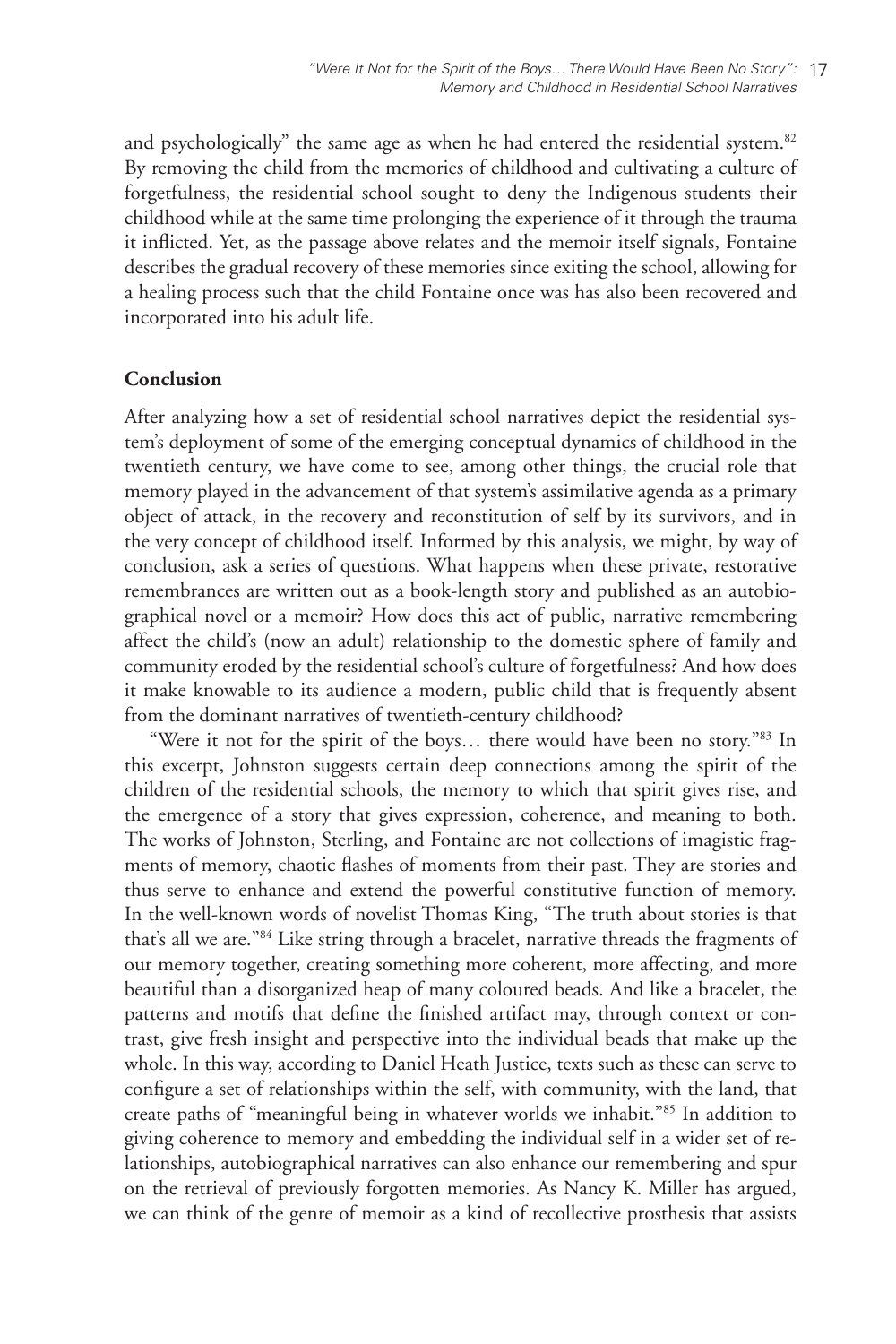with the process of remembering. Memoirs, according to Miller, "support you in the act of remembering."86 The residential school narratives thus function as a kind of *aide-mémoire*, fostering and propelling the remembering process of the individual survivor. As Fontaine writes, "Each time I remember and talk about an experience, more and more comes back to me."87

Given the centrality of memory and story as media of the self and the family, as well as the extent to which the destabilization of those constitutive memories operated as an important strategy of the residential school's program of "aggressive civilization," this practice of progressive memory expansion through narrative writing serves to re-constitute the self and buttress the family or communal structure that supports and makes possible that self. On one level, autobiographical writing lends a narrative coherence to the life cycle, thus helping to restore the relationship between one's childhood and adulthood that the residential system sought to undermine. On another, the practices of remembering fostered by memoir facilitates the reinsertion of the self into a collective narrative of family and community that, through its written publication, resists the disruption or decay caused by the death of its individual storytellers. Reflecting on his own lack of knowledge regarding his mother's early life before marriage, Fontaine again writes "I don't know anything else about Mom's life up to that point, and she never talked to any of us about her experiences. I shudder to think how she was brought up, but her story can never surface now, at least not in this world."88 The publication of the residential school narratives eliminates, or at least drastically reduces the likelihood, of this possibility, allowing for the continuity of memory's constitutive function through subsequent generations. Moreover, it allows the voice of the muted Indigenous child, hidden in the glare of the overwhelming public "concern" for the modern child, to speak through the distance of decades, and make herself and himself knowable to history. Such narratives thus represent, in an important way, both a continuation and a fruit of the creative, spiritual agency of the Indigenous child.

Finally, in the words of Miller, "memoir is the record of an experience in search of a community."89 That is, memoirs and autobiographical narratives serve a performative function of constituting a community of those who remember. They call into being a particular kind of public that remembers together and contributes to a culture of remembering.<sup>90</sup> The fact that these memory narratives are written texts—they are not, as Pamela Klassen has put it, "stories from the mouth"91—conditions the nature of the publics they convene. Perhaps paradoxically, Thomas King has suggested that there is a heightened private dimension to written stories and their audiences. The performance of oral stories initiates a public happening and unfolds in the context of collective attention and experience.<sup>92</sup> "But the act of reading," King writes, "is a private act. And no matter how many people have read a book or an article or a poem or a short story, each person reads that story themselves, by themselves."<sup>93</sup> While these readers exist within a public audience, the encounter with the individual writer's story is a private one, more akin to listening in a one-on-one interaction than hearing a lecture in a crowded auditorium. The encounter with the author's childhood memories through the solitary act of reading necessarily triggers the personal memory of the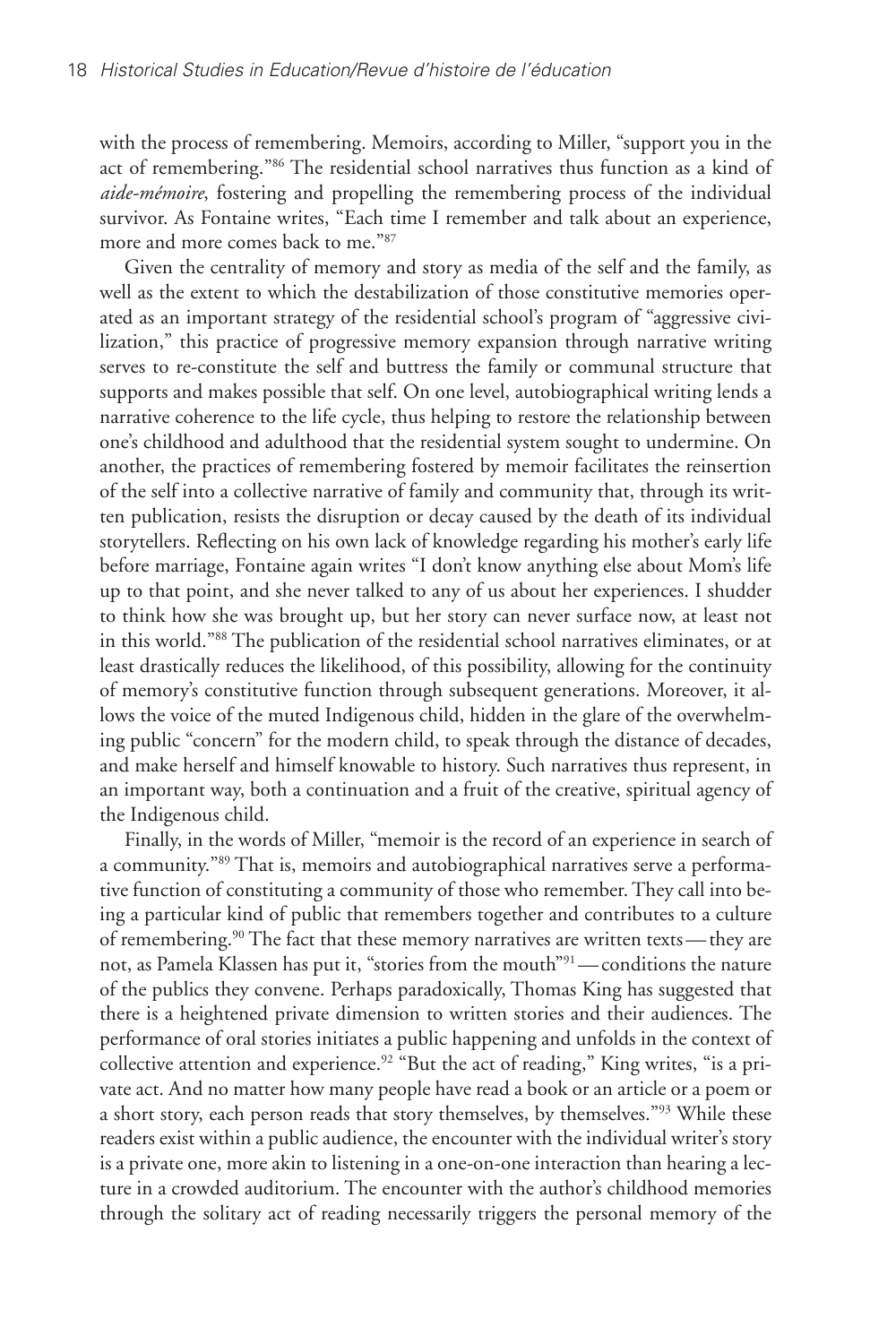reader: "When you read the lives of others, you can't help but remember your own."94 When I read the memory narratives of Johnston, Sterling, and Fontaine, I remember my own childhood and note the many ways in which it differed from the students at residential schools. I was not separated from my parents at a young age, nor did I experience the forms of cruelty and abuse suffered by these authors. Yet I also see in "the spirit of the boys" points of resonance and commonality: the acts of joyous mischief carried out by me and my group of friends, the wonder and exuberant abandon experienced running through fields and forests, the overwhelming fear and anxiety brought on by angry and aggressive adults. In reading such texts, we encounter a crucially common humanity and, as Justice has written, "abide in human presence beyond the flesh and blood of personal experience."95 In this way, these residential school narratives construct a broad culture that counteracts the legacy of enforced forgetfulness enacted by the schools. In gathering a public of privately remembering readers, moreover, these narratives contribute to the process of self-constituting recollection for others, and thus open the possibility for the discovery of other hidden, public children of the last century.

# **Notes**

- 1 James Marten, *The History of Childhood: A Very Short Introduction* (Oxford: Oxford University Press, 2018); John Dewey, *Democracy and Education* (New York: Macmillan, 1916); Sigmund Freud, *Three Essays on the Theory of Sexuality: The 1905 Edition*, ed. Phillipe Van Haute and Herman Westerink, trans. Ulrike Kistner (London: Verso, 2016): Erik H. Erikson, *Childhood and Society* (London: Paladin, 1987).
- 2 Colin Heywood, *A History of Childhood: Children and Childhood in the West from Medieval to Modern Times* (Cambridge, UK: Polity Press, 2001); Rolf E. Muuss, *Theories of Adolescence*, 6th ed. (New York: McGraw-Hill, 1996); Neil Postman, *The Disappearance of Childhood*, First Vintage Books Edition (New York: Vintage Books, 1982); Cynthia R. Comacchio, *The Dominion of Youth: Adolescence and the Making of a Modern Canada, 1920–1950* (Waterloo, ON: Wilfrid Laurier University Press, 2006).
- 3 Comacchio, *Dominion of Youth*; Laura Landertinger, "Child Welfare and the Imperial Management of Childhood in Settler Colonial Canada, 1880s–2000s" (PhD diss., University of Toronto, 2017); Dominique Marshall, "The Language of Children's Rights, the Formation of the Welfare State, and the Democratic Experience of Poor Families in Quebec, 1940–55," in *Contemporary Quebec: Selected Readings and Commentaries*, ed. Michael D. Behiels and Matthew Hayday (Montreal: McGill-Queen's University Press, 2011), 49–77.
- 4 See, for example, Mona Gleason, "From 'Disgraceful Carelessness' to 'Intelligent Precaution': Accidents and the Public Child in English Canada, 1900–1950," *Journal of Family History* 30, no. 2 (April 2005): 230–41. These conceptions of childhood are certainly not the only ones that developed in the opening decades of the twentieth century. For influential discussions of other important conceptual changes, see, for example, Marcel Danesi, *Forever Young: The "Teen-Aging" of Modern Culture* (Toronto: University of Toronto Press, 2003); David Elkind, *The Hurried Child: Growing Up Too Fast Too Soon*, 3rd ed. (Cambridge: Da Capo, 2007); Mona Gleason, *Small Matters: Canadian Children in Sickness and Health, 1900–1940* (Montreal: McGill-Queen's University Press, 2013); Joshua Meyrowitz, *No Sense of Place: The Impact of Electronic Media on Social Behavior* (Oxford: Oxford University Press, 1985); Postman,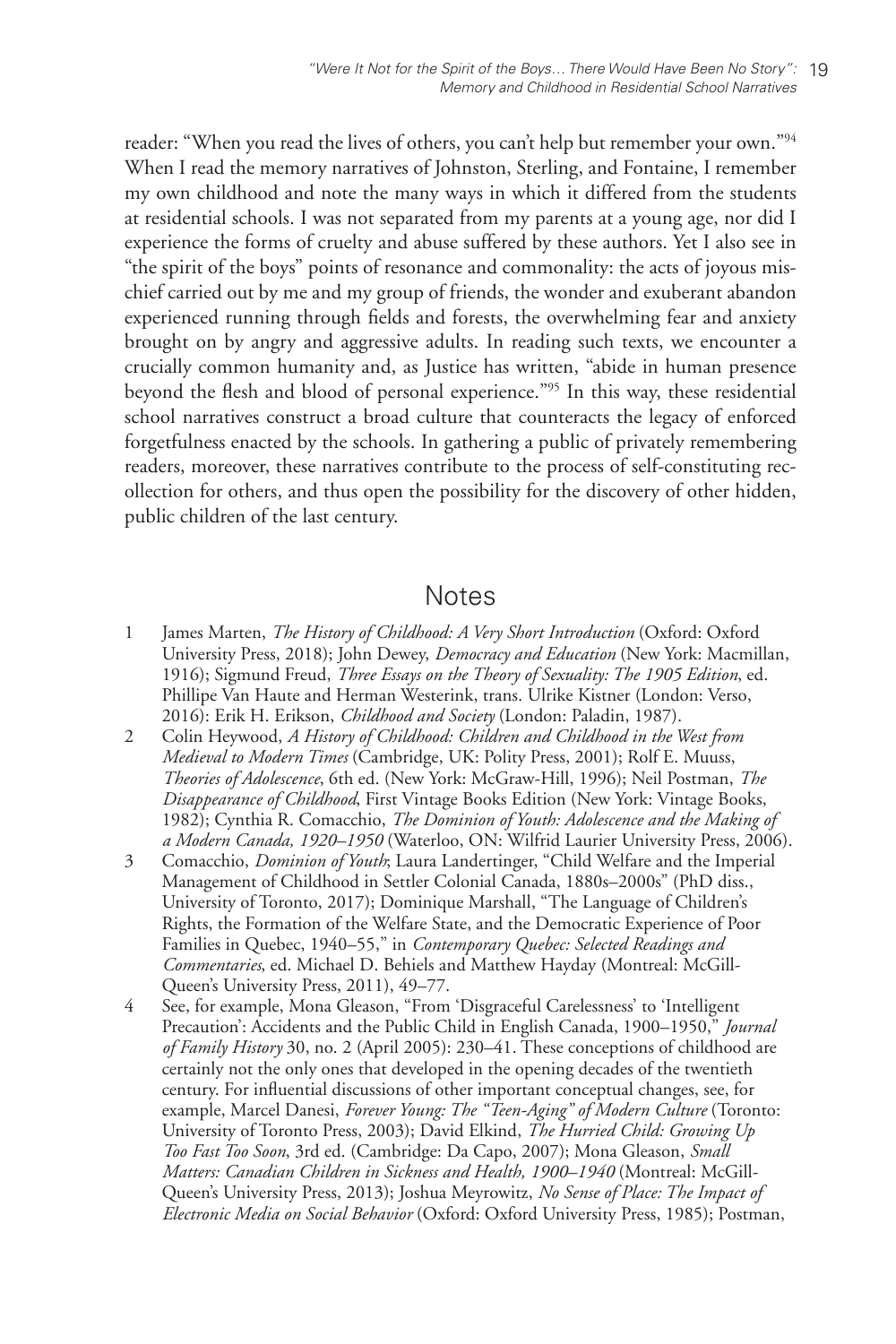*Disappearance of Childhood;* Theresa R. Richardson, *The Century of the Child: The Mental Hygiene Movement and Social Policy in the United States and Canada* (Albany, NY: SUNY Press, 1989); Carolyn Steedman, *Strange Dislocations: Childhood and the Idea of Human Interiority, 1780–1930* (Cambridge, MA: Harvard University Press, 1995); Viviana A. Zelizer, *Pricing the Priceless Child: The Changing Social Value of Children* (New York: Basic Books, 1985). For a discussion of developments in the history of Indigenous conceptions of childhood, see Kim Anderson, *Life Stages and Native Women: Memory, Teachings, and Story Medicine* (Winnipeg: University of Manitoba Press, 2011).

- 5 John S. Milloy, *A National Crime: The Canadian Government and the Residential School System, 1879–1986*, 2017 ed. (Winnipeg: University of Manitoba Press, 2017), 45.
- 6 For a helpful summary and analysis of this trend in histories of Canadian childhood, see Kristine Alexander, "Childhood and Colonialism in Canadian History," *History Compass* 14, no. 9 (2016): 397–406.
- 7 See, for example, Jean Barman, "Separate and Unequal: Indian and White Girls at All Hallows School, 1884–1920," in *Indian Education in Canada,* vol. 1, *The Legacy*, ed. Jean Barman, Yvonne Hébert, and Don McCaskill (Vancouver: UBC Press, 1986), 110–32; Jean Barman, Yvonne Hébert, and Don McCaskill, eds., *Indian Education in Canada,* vol. 1, *The Legacy* (Vancouver: UBC Press, 1986); Celia Haig-Brown, *Resistance and Renewal: Surviving the Indian Residential School* (Vancouver: Tillacum Library, 1988); J. R. Miller, *Shingwauk's Vision: A History of Native Residential Schools* (Toronto: University of Toronto Press, 1996); Milloy, *National Crime*.
- 8 Mona Gleason, *Small Matters*; Cindy Blackstock, "Residential Schools: Did They Really Close or Just Morph Into Child Welfare?," *Indigenous Law Journal* 6, no. 1 (2007): 71–78; Margaret D. Jacobs, *A Generation Removed: The Fostering and Adoption of Indigenous Children in the Postwar World* (Lincoln, NE: University of Nebraska Press, 2014); Laura Landertinger, "Child Welfare and the Imperial Management of Childhood"; Allyson D. Stevenson, *Intimate Integration: A History of the Sixties Scoop and the Colonization of Indigenous Kinship* (Toronto: University of Toronto Press, 2020); Veronica Strong-Boag, *Finding Families, Finding Ourselves: English Canada Encounters Adoption from the Nineteenth Century to the 1990s* (Don Mills, ON: Oxford University Press, 2006); Veronica Strong-Boag, *Fostering Nation: Canada Confronts Its History of Childhood Disadvantage* (Waterloo, ON: Wilfrid Laurier University Press, 2011); Joan Sangster, *Regulating Girls and Women: Sexuality, Family and the Law in Ontario, 1920–1960* (Don Mills, ON: Oxford University Press, 2001); Joan Sangster, *Girl Trouble: Female Delinquency in English Canada* (Toronto: Between the Lines, 2002); Joan Sangster, "'She Is Hostile to Our Ways': First Nations Girls Sentenced to the Ontario Training School for Girls, 1933–1960," *Law and History Review* 20, no. 1 (2002): 59–96.
- 9 Heywood, *A History of Childhood*, "Introduction." See also Mona Gleason, "Avoiding the Agency Trap: Caveats for Historians of Children, Youth, and Education," *History of Education* 45, no. 4: 446–59.
- 10 Cf. Liesbeth Korthals Altes, *Ethos and Narrative Interpretation: The Negotiation of Values in Fiction* (Lincoln, NE: University of Nebraska Press, 2014), 45–47.
- 11 Neil Sutherland, *Growing Up: Childhood in English Canada from the Great War to the Age of Television* (Toronto: University of Toronto Press, 1997) 13.
- 12 For example, April Mandrona and Claudia Mitchell, *Our Rural Selves: Memory and the Visual in Canadian Childhoods* (Montreal: McGill-Queen's University Press, 2019), 4; Delyth Edwards, *Cultural, Autobiographical and Absent Memories of Orphanhood: The Girls of Nazareth House Remember* (Cham, Switzerland: Palgrave MacMillan, 2017).
- 13 Neil Sutherland, *Growing Up*, 15.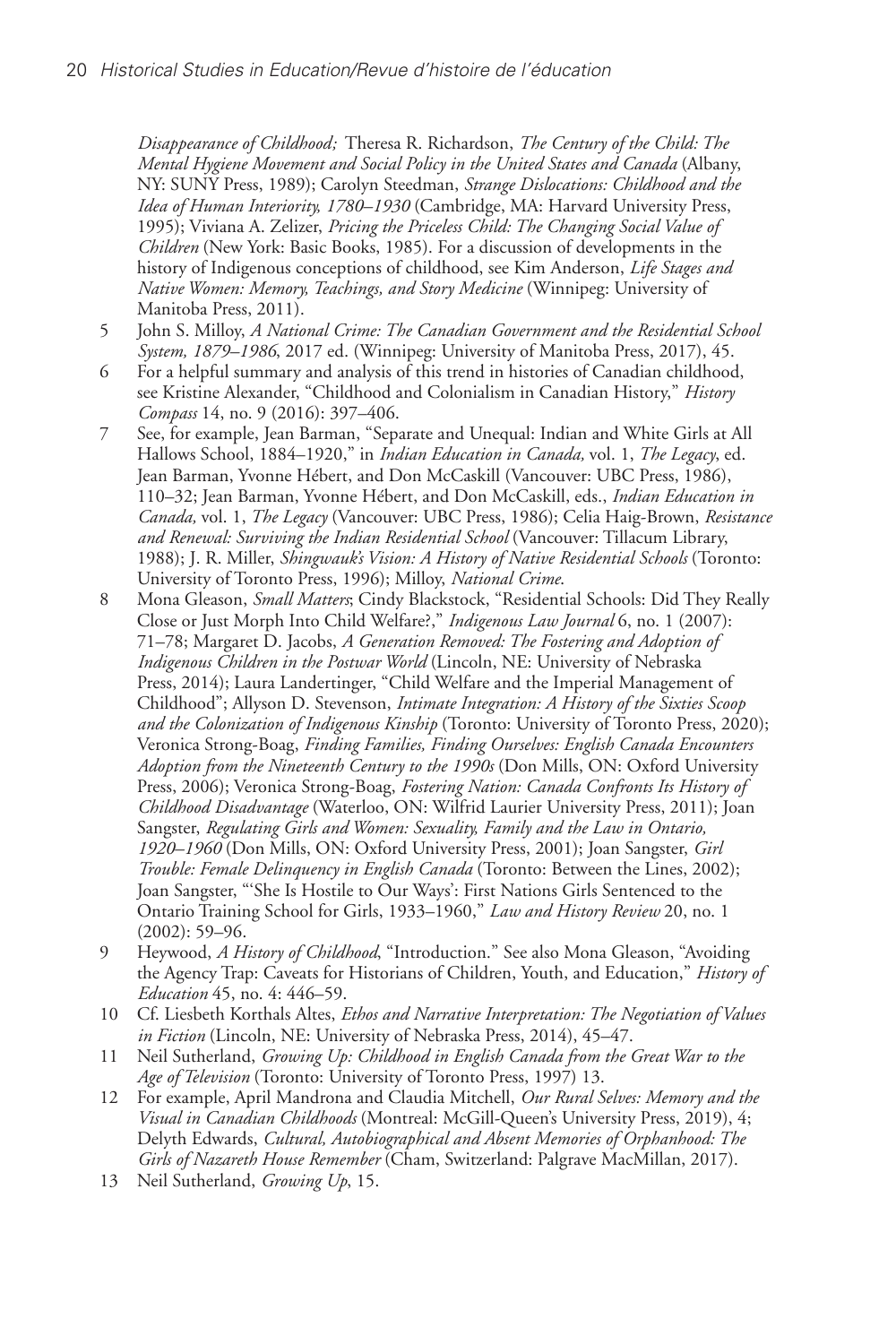- 14 See, for example, Ronald Niezen, *Truth and Indignation: Canada's Truth and Reconciliation Commission on Indian Residential Schools* (Toronto: University of Toronto Press, 2013); Truth and Reconciliation Commission of Canada, *A Knock on the Door: The Essential History of Residential Schools from the Truth and Reconciliation Commission of Canada*, edited and abridged (Winnipeg: University of Manitoba Press, 2016); Truth and Reconciliation Commission, *They Came for the Children: Canada, Aboriginal Peoples, and Residential Schools* (Winnipeg: Truth and Reconciliation Commission of Canada, 2012); Truth and Reconciliation Commission, *The Survivors Speak: A Report of the Truth and Reconciliation Commission of Canada* (Winnipeg: Truth and Reconciliation Commission of Canada, 2015). The use of memory to recover and disseminate the stories of children at the residential schools has not taken the form of oral or written testimonies alone, but has also included various material practices, including the creation of community archives and national monuments. See, for example, Krista McCracken, "Archival Photographs in Perspective: Indian Residential School Images of Health," *British Journal of Canadian Studies* 30, no. 2 (2017): 163–82; Krista McCracken and Skylee-Storm Hogan, "Residential School Community Archives: Spaces of Trauma and Community Healing," in "Radical Empathy in Archival Practice," eds. Elivia Arroyo-Ramírez, Jasmine Jones, Shannon O'Neill, and Holly Smith, Special Issue, *Journal of Critical Library and Information Studies* 3, 1–17; Carey Newman—Hayalthkin'geme and Catherine Etmanski, "Truthful Engagement: Making the Witness Blanket, an Ongoing Process of Reconciliation," *Engaged Scholar Journal: Community-Engaged Research, Teaching and Learning* 5, no. 2 (Spring 2019): 235–43.
- 15 Elizabeth Graham, *The Mush Hole: Life at Two Indian Residential Schools* (Waterloo, ON: Heffle Publishing, 1997); Isabelle Knockwood, *Out of the Depths: The Experiences of Mi'kmaw Children at the Indian Residential School at Shubenacadie, Nova Scotia* (Halifax: Fernwood Publishing, 2015); Jack Agnes, ed., *Behind Closed Doors: Stories from the Kamloops Indian Residential School* (Penticton, BC: Theytus Books, 2000); Paul Dempsey, "My Life in an Indian Residential School," *Alberta History* 59, no. 2 (2011): 22–27.
- 16 For example, Joseph Auguste Merasty with David Carpenter, *The Education of Augie Merasty: A Residential School Memoir* (Regina: University of Regina Press, 2015); Antoine Mountain, *From Bear Rock Mountain: The Life and Times of a Dene Residential School Survivor* (Victoria, BC: Brindle & Glass, 2019); Bev Sellars, *They Called Me Number One: Secrets and Survival at an Indian Residential School* (Vancouver: Talonbooks, 2013).
- 17 Sutherland, *Growing Up*, 16.
- 18 Jerome Bruner, "The Narrative Construction of Reality," *Critical Inquiry* 18, no. 1 (Autumn 1991): 1–21; David Carr, "Narrative and the Real World: An Argument for Continuity," *History and Theory* 25, no. 2 (1986): 117–31. Cf. Charles Taylor, *The Language Animal: The Full Shape of Human Linguistic Capacity* (Cambridge, MA: The Belknap Press of Harvard University Press, 2016), 291–319.
- 19 Daniel Heath Justice, *Why Indigenous Literatures Matter* (Waterloo, ON: Wilfrid Laurier University Press, 2018), 35.
- 20 For an interesting discussion of the concept of "narrative agency," see Sarah Drew Lucas, "The Primacy of Narrative Agency: Re-Reading Seyla Benhabib on Narrativity," *Feminist Theory* 19, no. 2 (2018): 123–43.
- 21 See, for example, Kathryn Gin Lum, "The Historyless Heathen and the Stagnating Pagan: History as Non-Native Category," *Religion and American Culture: A Journal of Interpretation* 28, no. 1 (2018): 52–91.
- 22 J. R. Miller, *Skyscrapers Hide the Heavens: A History of Indian-White Relations in Canada*, 3rd ed. (Toronto: University of Toronto Press, 2000).
- 23 J. R. Miller, *Shingwauk's Vision*.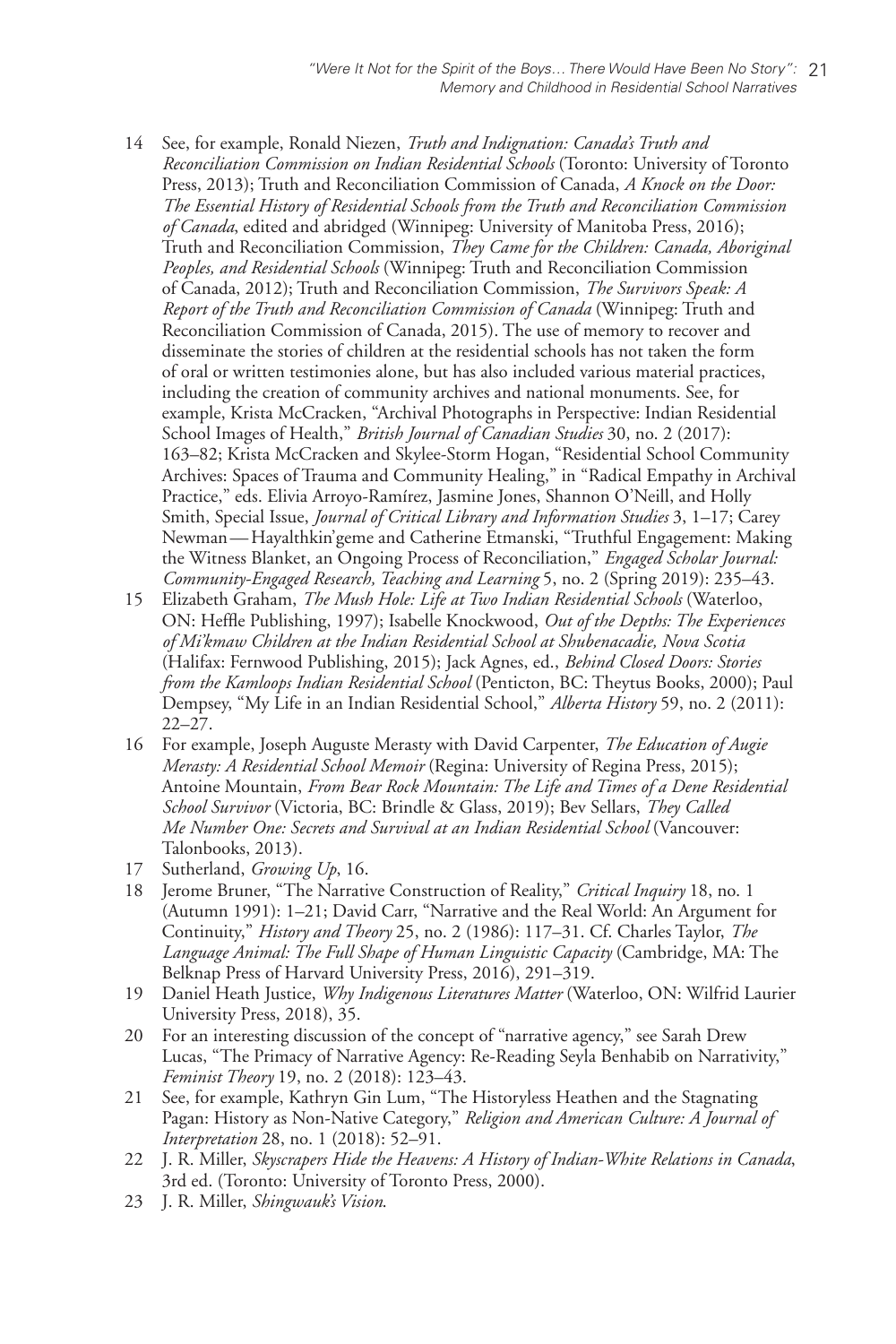- 24 Helen Raptis, *What We Learned: Two Generations Reflect on Tsimshian Education and the Day Schools* (Vancouver: UBC Press, 2016), 27.
- 25 Milloy, *National Crime,* 7; Jean Barman, "Schooled for Inequality: The Education of British Columbia Aboriginal Children," in *Children, Teachers and Schools in the History of British Columbia*, ed. Jean Barman and Mona Gleason, 2nd ed. (Edmonton: Brush Education, 2003), 55–81; Ken Coates, "A Very Imperfect Means of Education: Indian Day Schools in the Yukon Territory, 1890–1955," in *Indian Education in Canada*, vol. 1, *The Legacy,* ed. Jean Barman, Yvonne Hébert, and Don N. McCaskill (Vancouver: UBC Press, 1986), 132–47; Raptis, *What We Learned*; E. Brian Titley, "Indian Industrial Schools in Western Canada," in *Schools in the West: Essays in Canadian Educational History*, ed. Nancy M. Sheehan, J. Donald Wilson, and David C. Jones (Calgary: Detselig, 1986), 133–53; Sean Carleton, "Colonizing Minds: Public Education, the 'Textbook Indian,' and Settler Colonialism in British Columbia, 1920–1970," *BC Studies* 169 (2011): 101–30.
- 26 Nicholas Flood Davin, "Report on Industrial Schools For Indians and Half-Breeds," March 14, 1879, https://archive.org/details/cihm\_03651/page/n5.
- 27 Milloy, *National Crime,* xxxviii.
- 28 Davin, "Report," 1.
- 29 Davin, "Report," 1.
- 30 For a discussion of the residential school as "home," see Milloy, *National Crime,* 41–42.
- 31 Davin, "Report," 12.
- 32 Ryerson, quoted in Leo Van Arragon, "'We Educate, They Indoctrinate': Religion and the Politics of Togetherness in Ontario Public Education" (PhD diss., University of Ottawa, 2015), 125.
- 33 Davin, "Report," 10.
- 34 The Indian Act's provision (1876) that anyone gaining a university education was automatically enfranchised into Canadian citizenship, thus revoking their Indian status, is an example of such an educational model. See John Milloy, "Indian Act Colonialism: A Century of Dishonour, 1869–1969," Research Paper for the National Centre for First Nations Governance (National Centre for First Nations Governance, May 2008), https://fngovernance.org/wp-content/uploads/2020/09/milloy.pdf.
- 35 There is some dispute about the accuracy of this attribution. However, there is little doubt that the language of "killing" and "exterminating" the Indianness of an Indigenous person was relatively commonplace. See Robert L. McDougall, "Duncan Campbell Scott," in *The Canadian Encyclopedia* (Historica Canada, August 11, 2008), https://www.thecanadianencyclopedia.ca/en/article/duncan-campbell-scott. See also Mark Abley, *Conversations with a Dead Man: The Legacy of Duncan Campbell Scott* (Madeira Park, BC: Douglas & McIntyre, 2013).
- 36 Hayter Reed, quoted in Milloy, *National Crime,* 43. Emphasis added.
- 37 Theodore Fontaine, *Broken Circle: The Dark Legacy of Indian Residential Schools* (Victoria, BC: Heritage House, 2010), 20.
- 38 Fontaine, *Broken Circle,* 66–70.
- 39 Fontaine, *Broken Circle,* 68.
- 40 Fontaine, *Broken Circle,* 40.
- 41 Fontaine, *Broken Circle,* 40.
- 42 An important and growing body of literature on "intergenerational trauma" explores related long-term damage instigated by the residential schools in the language and methodological frameworks of psychology. See, for example, Brittany Barker, Kali Sedgemore, Malcolm Tourangeau, Louise Lagimodiere, John Milloy, Huiri Dong, Kanna Hayashi, Jean Shoveller, Thomas Kerr, and Kora DeBeck, "Intergenerational Trauma: The Relationship between Residential Schools and the Child Welfare System among Young People Who Use Drugs in Vancouver, Canada," *Journal of Adolescent*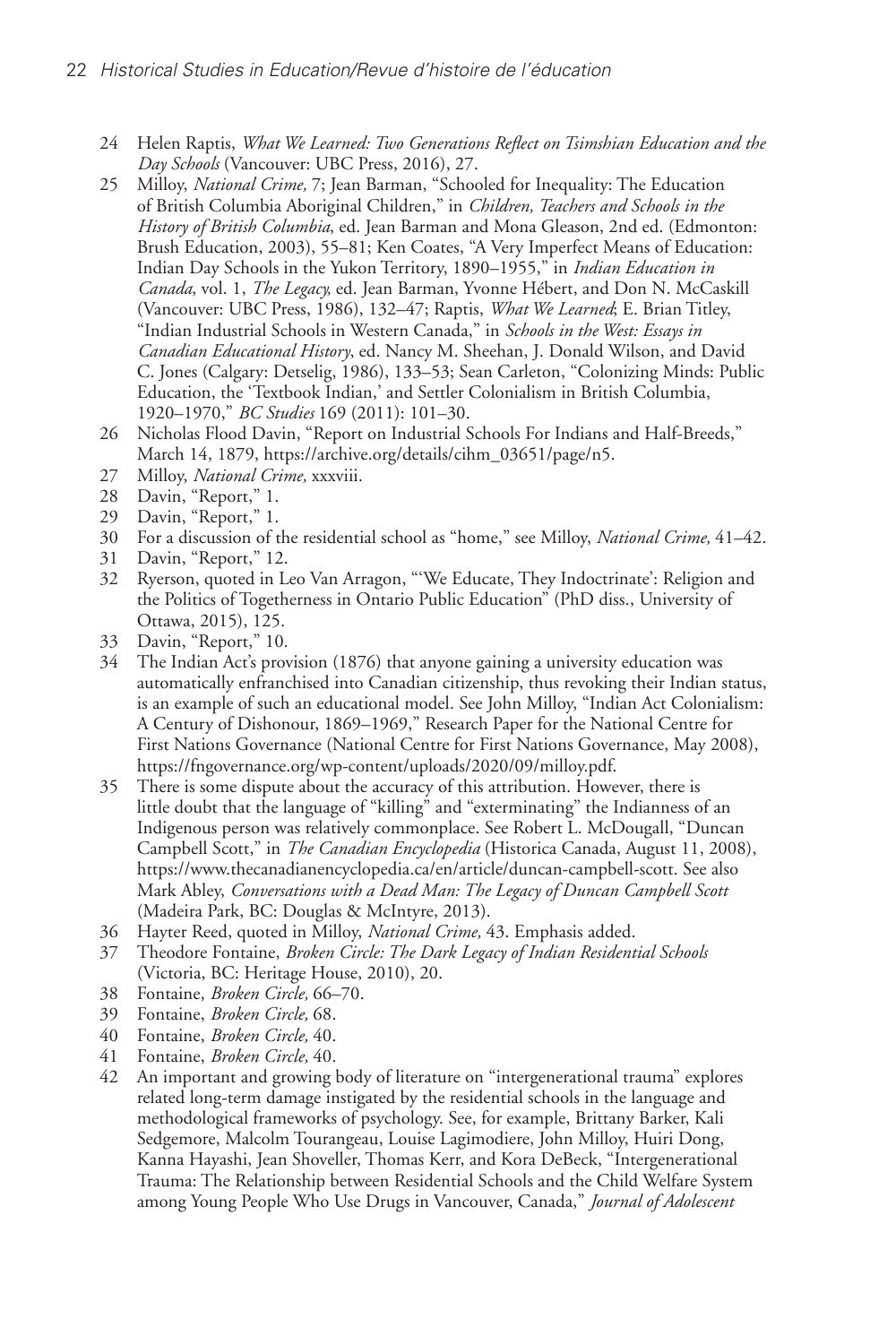*Health* 65, no. 2 (2019): 248–54; Amy Bombay, Kim Matheson, and Hymie Anisman, "Intergenerational Trauma: Convergence of Multiple Processes among First Nations Peoples in Canada," *Journal of Aboriginal Health* 5, no. 3 (2009): 6–47; Amy Bombay, Kimberly Matheson, and Hymie Anisman, "The Intergenerational Effects of Indian Residential Schools: Implications for the Concept of Historical Trauma," *Transcultural Psychiatry* 51, no. 3 (2014): 320–38; Katie Cowan, "How Residential Schools Led to Intergenerational Trauma in the Canadian Indigenous Population to Influence Parenting Styles and Family Structures over Generations," *Canadian Journal of Family and Youth/Le Journal canadien de famille et de la jeunesse* 12, no. 2 (2020): 26–35; Peter Menzies, "Intergenerational Trauma and Residential Schools," in *The Canadian Encyclopedia* (Historica Canada, March 24, 2020), https://www. thecanadianencyclopedia.ca/en/article/intergenerational-trauma-and-residential-schools. For a brief but helpful video introduction to the concept of intergenerational trauma and the residential schools, see Historica Canada, *Intergenerational Trauma: Residential Schools*, YouTube, 2020, https://www.youtube.com/watch?v=IWeH\_SDhEYU.

- 43 Renate Eigenbrod, "'For the Child Taken, for the Parent Left behind': Residential School Narratives as Acts of 'Survivance,'" *ESC* 38, no. 3–4 (2012): 287–88.
- 44 Shirley Sterling, *My Name Is Seepeetza* (Toronto: Groundwood Books/House of Anansi, 1992)*,* 18–19.
- 45 "Amathon" is an insult that the sisters in *My Name Is Seepeetza* use towards the students. See also Sterling, *Seepeetza,* 25 and 8. I have not been able to find a clear explanation of this term.
- 46 Sterling, *Seepeetza,* 35.
- 47 Basil H. Johnston, *Indian School Days* (Norman: University of Oklahoma Press, 1989), 137–38.
- 48 Sterling, *Seepeetza,* 65.
- 49 For a related discussion of the creation of "ambient faith" in public spaces of secular society, see Matthew Engelke, *God's Agents: Biblical Publicity in Contemporary England* (Berkeley: University of California Press, 2013), especially 37–64.
- 50 Johnston, *Indian School Days,* 45.
- 51 See Fontaine, *Broken Circle,* 91.
- 52 Sterling, *Seepeetza,* 98.
- 53 Johnston, *Indian School Days,* 162. Also see 92: "And as their spirits took flight into the heights of anticipation, so did ours, in direct proportion, descend to the depths of despondency. For them someone cared; for us… we were forgotten."
- 54 Johnston, *Indian School Days*, 163.
- 55 Johnston, *Indian School Days*, 250.
- 56 For the corresponding transformations in broader Canadian society, which saw a move to incorporating forms of manual labour into the school day, according to the Froebelian educational ideals of "learning by doing," see "Schooling in the Industrial Age" in Paul Douglas Axelrod, *The Promise of Schooling: Education in Canada, 1800–1914* (Toronto: University of Toronto Press, 1997), 104–22.
- 57 Johnston, *Indian School Days*, 33.
- 58 Johnston, *Indian School Days*, 72.
- 59 Daniel Thomas Cook, "Pricing the Priceless Child: A Wonderful Problematic," *Journal of the History of Childhood and Youth* 5, no. 3 (Fall 2012): 468–73.
- 60 Johnston, *Indian School Days,* 33.
- 61 Fontaine, *Broken Circle,* 140.
- 62 Fontaine, *Broken Circle,* 139.
- 63 Johnston, *Indian School Days*, 26; Barman, "Schooled for Inequality", 55–81.
- 64 For example, Sterling, *Seepeetza,* 97.
- 65 Sterling, *Seepeetza,* 7.